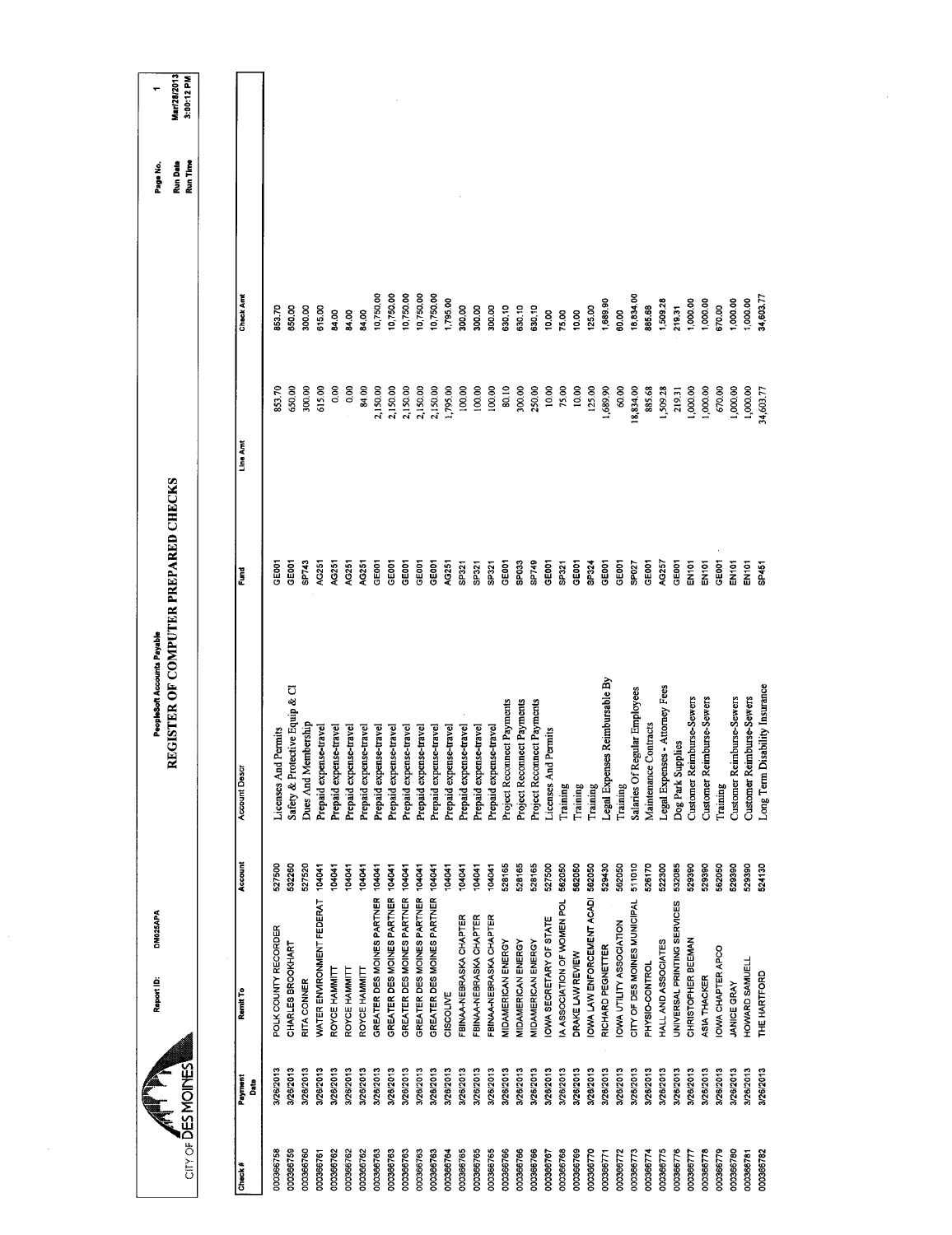|                        | City of DES MOINES     | DM025APA<br>Report ID:                      |                  | REGISTER OF COMPUTER PREPARED CHECKS<br>PeopleSoft Accounts Payable |                   |                      |                      | Run Time<br><b>Run Date</b><br>Page No | Mari28/2013<br>3:00:12 PM<br>$\overline{\phantom{a}}$ |
|------------------------|------------------------|---------------------------------------------|------------------|---------------------------------------------------------------------|-------------------|----------------------|----------------------|----------------------------------------|-------------------------------------------------------|
|                        |                        |                                             |                  |                                                                     |                   |                      |                      |                                        |                                                       |
| Check#                 | Payment<br>å           | Remit To                                    | Account          | Account Desc                                                        | Fund              | Line Amt             | Check Amt            |                                        |                                                       |
| 000366783              | 3/26/2013              | MICHAEL SIMONSON, PRESIDENT 528190          |                  | Economic Development Grants                                         | 5P371             | 55,000.00            | 55,000.00            |                                        |                                                       |
| 000366784              | 3/26/2013              | DORSEY & WHITNEY LLP                        | 522300           | Legal Expenses - Attorney Fees                                      | 40257             | 1,311.75             | 1,311,75             |                                        |                                                       |
| 000366785              | 3/26/2013              | STEVE BASSMAN                               | 529390           | Customer Reimburse-Sewers                                           | <b>PONE</b>       | 1,000,00             | 1,000.00             |                                        |                                                       |
| 000366786<br>000366787 | 3/26/2013<br>3/26/2013 | ADVANCED INTERVIEWING CONC<br>THE CTK GROUP | 562050<br>562050 | Training                                                            | SP321<br>SP321    | 900.00               | 900.00               |                                        |                                                       |
| 000366788              | 3/26/2013              | <b>NAMA</b>                                 | 562050           | Training<br>Training                                                | SP324             | 300.00<br>990.00     | 300.00<br>990.00     |                                        |                                                       |
| 000366789              | 3/26/2013              | JOYCE BENHAM                                | 529410           | Legal Settlements & Awards-Tor                                      | SP360             | 150.00               | 150,00               |                                        |                                                       |
| 000366790              | 3/26/2013              | CHRISTOPHER DEE NALL                        | 529410           | Legal Settlements & Awards-Tor                                      | EN <sub>151</sub> | 662.59               | 662.59               |                                        |                                                       |
| 000366791              | 3/26/2013              | ROBB NUCKOLLS                               | 529410           | Legal Settlements & Awards-Tor                                      | SP360             | 15.00                | 15.00                |                                        |                                                       |
| 000366792              | 3/26/2013              | LINDA S TURKINGTON, GEORGE E                | 541010           | Land                                                                | CP038             | 6,325.00             | 6,325.00             |                                        |                                                       |
| 000366793              | 3/26/2013              | <b>JACQUELIN FLETCHER</b>                   | 529390           | Customer Reimburse-Sewers                                           | ENIOT             | 1,000.00             | 1,000.00             |                                        |                                                       |
| 000366794              | 3/26/2013              | JOE HERNANDEZ                               | 529390           | Customer Reimburse-Sewers                                           | EN101             | 1,000.00             | 1,000.00             |                                        |                                                       |
| 000366795              | 3/26/2013              | L & R REAL ESTATE                           | 529390           | Customer Reimburse-Sewers                                           | EN101             | 1,000.00             | 2,000.00             |                                        |                                                       |
| 000366795<br>000366796 | 3/26/2013<br>3/26/2013 | L& R REAL ESTATE<br>LYNETTE OLSON           | 529390<br>528390 | Customer Reimburse-Sewers<br>Customer Reimburse-Sewers              | EN101<br>EN101    | 1,000.00<br>1,000.00 | 2,000.00<br>1,000.00 |                                        |                                                       |
| 000366797              | 3/26/2013              | GEORGE E DOUGLAS AND GENIE                  | 541010           | Land                                                                | CP <sub>038</sub> | 6,500.00             | 6,500.00             |                                        |                                                       |
| 000366798              | 3/26/2013              | <b>IOWA INSTITUTE FOR COMMUNIT</b>          | 521080           | Sub-Recipient Contr                                                 | SPO39             | 8,374.25             | 8,374.25             |                                        |                                                       |
| 000366799              | 3/26/2013              | REBUILDING TOGETHER GREATE                  | 521080           | Sub-Recipient Contr                                                 | SPO <sub>20</sub> | 5,879.19             | 13,750.00            |                                        |                                                       |
| 000366799              | 3/26/2013              | REBUILDING TOGETHER GREATE                  | 521080           | Sub-Recipient Contr                                                 | SPO <sub>20</sub> | 5,487.79             | 13,750.00            |                                        |                                                       |
| 000366799              | 3/26/2013              | REBUILDING TOGETHER GREATE                  | 521080           | Sub-Recipient Contr                                                 | SPO <sub>20</sub> | 2,383.02             | 13,750.00            |                                        |                                                       |
| 000366800              | 3/26/2013              | VIOLATION PROCESSING CENTER                 | 202025           | GATSO Payable                                                       | GEOCT             | 1,320.00             | 1,320.00             |                                        |                                                       |
| 000366801              | 3/26/2013              | VERIZON WIRELESS                            | 525150           | Telephone Service (Cell)                                            | SP360             | 38.96                | 315.51               |                                        |                                                       |
| 000366801              | 3/26/2013              | VERIZON WIRELESS                            | 525150           | Telephone Service (Cell)                                            | SP360             | 37.44                | 315.51               |                                        |                                                       |
| 000366801<br>00366801  | 3/26/2013<br>3/26/2013 | VERIZON WRELESS<br>VERIZON WIRELESS         | 525150<br>525150 | Telephone Service (Cell)                                            | SP360<br>GEOOT    | 43.01                | 315.51               |                                        |                                                       |
| 000366802              | 3/26/2013              | NITE OWL PRINTING                           | 523030           | Telephone Service (Cell)                                            | GE001             | 196.10               | 315.51               |                                        |                                                       |
| 000366802              | 3/26/2013              | NITE OWL PRINTING                           | 523030           | Printing Services Contracts<br>Printing Services Contracts          | CP <sub>034</sub> | 207.50<br>622.80     | 830.30<br>830.30     |                                        |                                                       |
| 000366803              | 3/26/2013              | US CELLULAR                                 | 525150           | Telephone Service (Cell)                                            | GE001             | 123.14               | 123.14               |                                        |                                                       |
| 000366804              | 3/26/2013              | CAPITAL SANITARY SUPPLY CO II               | 532040           | Cleaning, Janitorial And Sanit                                      | GEDOT             | 109.06               | 109.06               |                                        |                                                       |
| 000366805              | 3/26/2013              | THE BAKER GROUP                             | 528030           | R&M-Fixed Plant Equipment                                           | CP034             | 404.20               | 404.20               |                                        |                                                       |
| 000366806              | 3/26/2013              | INTERSTATE ALL BATTERY CENTI                | 532060           | Electrical Supplies And Parts                                       | AG251             | 53.97                | 53.97                |                                        |                                                       |
| 000366807              | 3/28/2013              | AIR FILTER SALES & SERVICE                  | 532150           | Parts-Machinery & Equip (Non-M                                      | GE001             | 153.00               | 18954                |                                        |                                                       |
| 000366807              | 3/26/2013              | AIR FILTER SALES & SERVICE                  | 532150           | Parts-Machinery & Equip (Non-M                                      | GE001             | 36.54                | 189.54               |                                        |                                                       |
| 000366808              | 3/26/2013              | AMERICAN AWARDS INC                         | 532120<br>532170 | License, Plates, Badges, Tags,                                      | GEOD1             | 79.25                | 79.25                |                                        |                                                       |
| 000366809              | 3/26/2013              | BOBS TOOLS                                  |                  | Minor Equipment And Hand Tools                                      | SP360             | 53.91                | 123.90               |                                        |                                                       |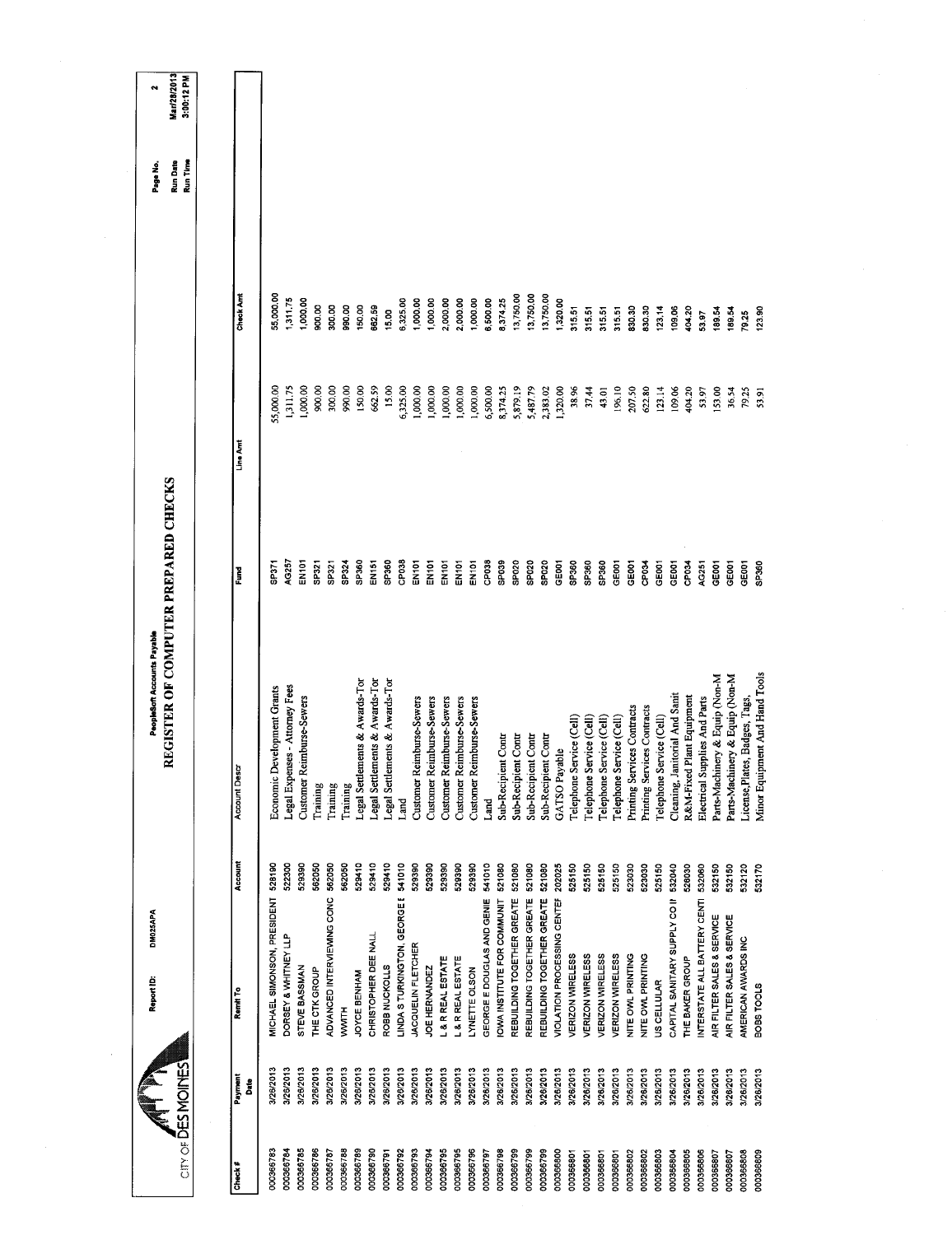| City of DES MOINES |                 | DM025APA<br>Report ID:      |         | REGISTER OF COMPUTER PREPARED CHECKS<br>PeopleSoft Accounts Payable |                   |          |           | Run Date<br>Run Time<br>Page No. | Mar/28/2013<br>3:00:12 PM<br>÷ |
|--------------------|-----------------|-----------------------------|---------|---------------------------------------------------------------------|-------------------|----------|-----------|----------------------------------|--------------------------------|
|                    |                 |                             |         |                                                                     |                   |          |           |                                  |                                |
| Check #            | Payment<br>Date | Remit To                    | Account | <b>Account Descr</b>                                                | Fund              | Line Amt | Check Amt |                                  |                                |
| 000366809          | 3/26/2013       | BOBS TOOLS                  | 532170  | Minor Equipment And Hand Tools                                      | AG251             | 69.99    | 123.90    |                                  |                                |
| 000366810          | 3/26/2013       | BONNIES BARRICADES INC      | 527040  | Rent-Machinery & Mechanical Eq                                      | EN00              | 08.06    | 490.70    |                                  |                                |
| 000366810          | 3/26/2013       | BONNIES BARRICADES INC      | 527040  | Rent-Machinery & Mechanical Eq                                      | EN000             | 133.20   | 490.70    |                                  |                                |
| 000366810          | 3/26/2013       | BONNIES BARRICADES INC      | 527040  | Rent-Machinery & Mechanical Eq                                      | ENOO              | 166.70   | 490.70    |                                  |                                |
| 000366811          | 3/26/2013       | AMERICAN MARKING INC        | 523030  | Printing Services Contracts                                         | SP027             | 20.48    | 20.48     |                                  |                                |
| 000366812          | 3/26/2013       | AMES ENVIRONMENTAL INC      | 521020  | Consultants And Professional S                                      | SP854             | 288.75   | 5,015.25  |                                  |                                |
| 000366812          | 3/26/2013       | AMES ENVIRONMENTAL INC      | 521020  | And Professional S<br>Consultants                                   | SP854             | 443.00   | 5,015.25  |                                  |                                |
| 000366812          | 3/26/2013       | AMES ENVIRONMENTAL INC      | 521020  | And Professional S<br>Consultants                                   | SP854             | 150,00   | 5,015.25  |                                  |                                |
| 000366812          | 3/26/2013       | AMES ENVIRONMENTAL INC      | 521020  | And Professional S<br>Consultants                                   | SP854             | 302.50   | 5,015.25  |                                  |                                |
| 000366812          | 3/26/2013       | AMES ENVIRONMENTAL INC      | 521020  | And Professional S<br>Consultants                                   | SP854             | 433.25   | 5,015.25  |                                  |                                |
| 000366812          | 3/26/2013       | AMES ENVIRONMENTAL INC      | 521020  | And Professional S<br>Consultants                                   | SP854             | 150.00   | 5,015.25  |                                  |                                |
| 000366812          | 3/26/2013       | AMES ENVIRONMENTAL INC      | 521020  | And Professional S<br>Consultants                                   | SP854             | 381.00   | 5,015.25  |                                  |                                |
| 000366812          | 3/26/2013       | AMES ENVIRONMENTAL INC      | 521020  | And Professional S<br>Consultants                                   | SP854             | 455.25   | 5,015.25  |                                  |                                |
| 000366812          | 3/26/2013       | AMES ENVIRONMENTAL INC      | 521020  | And Professional S<br>Consultants                                   | SP854             | 883,25   | 5,015.25  |                                  |                                |
| 000366812          | 3/26/2013       | AMES ENVIRONMENTAL INC      | 521020  | And Professional S<br>Consultants                                   | SP854             | 653.25   | 5,015.25  |                                  |                                |
| 000366812          | 3/26/2013       | AMES ENVIRONMENTAL INC      | 521020  | And Professional S<br>Consultants                                   | SP854             | 425.00   | 5,015.25  |                                  |                                |
| 000366812          | 3/26/2013       | AMES ENVIRONMENTAL INC      | 521020  | Consultants And Professional S                                      | SP854             | 150,00   | 5,015.25  |                                  |                                |
| 000366812          | 3/26/2013       | AMES ENVIRONMENTAL INC      | 521020  | Consultants And Professional S                                      | SP854             | 150.00   | 5,015.25  |                                  |                                |
| 000366812          | 3/26/2013       | AMES ENVIRONMENTAL INC      | 521020  | Consultants And Professional S                                      | SP854             | 150.00   | 5,01525   |                                  |                                |
| 000366813          | 3/26/2013       | ARAMARK UNIFORM SERVICES IN | 527090  | Uniforms/Uniform Rental                                             | GE001             | 27.00    | 27.00     |                                  |                                |
| 000366814          | 3/26/2013       | BUDGET STORAGE RENTAL SPAC  | 527020  | Rent-Buildings                                                      | GE001             | 134,60   | 134.60    |                                  |                                |
| 000366815          | 3/28/2013       | BUSINESS PUBLICATIONS CORP  | 523010  | Advertising                                                         | GE <sub>001</sub> | 83.26    | 83.26     |                                  |                                |
| 000366816          | 3/26/2013       | AUTO INDUSTRIAL MACHINE SER | 526110  | R&M-Mechanical Equipment                                            | AG251             | 250.00   | 250.00    |                                  |                                |
| 000366817          | 3/26/2013       | CAMPBELL SUPPLY             | 532100  | Hardware Items                                                      | <b>EN051</b>      | 51.94    | 51.94     |                                  |                                |
| 000366818          | 3/26/2013       | DOORS INC                   | 532100  | Hardware Items                                                      | CP034             | 205,00   | 3,457.26  |                                  |                                |
| 000366818          | 3/26/2013       | DOORS INC                   | 532100  | Hardware Items                                                      | CP034             | 305,00   | 3,457.26  |                                  |                                |
| 000366818          | 3/26/2013       | DOORS INC                   | 532140  | Lumber, Wood Products And Insu                                      | CP <sub>034</sub> | 85.54    | 3,457.26  |                                  |                                |
| 000366818          | 3/26/2013       | DOORS INC                   | 532140  | Lumber, Wood Products And Insu                                      | CP034             | 627.00   | 3,457.26  |                                  |                                |
| 000366818          | 3/26/2013       | DOORS INC                   | 532140  | Lumber, Wood Products And Insu                                      | CP034             | 1,366.02 | 3,457.26  |                                  |                                |
| 000366818          | 3/20/2013       | DOORS INC                   | 532140  | Lumber, Wood Products And Insu                                      | CP034             | 487.50   | 3,457.26  |                                  |                                |
| 000366818          | 3/26/2013       | DOORS INC                   | 532140  | Lumber, Wood Products And Insu                                      | CP034             | 65.00    | 3,457.26  |                                  |                                |
| 000366818          | 3/28/2013       | DOORS INC                   | 532140  | Lumber, Wood Products And Insu                                      | CP034             | 291.20   | 3,457.26  |                                  |                                |
| 000366818          | 3/26/2013       | DOORS INC                   | 532140  | Lumber, Wood Products And Insu                                      | CP <sub>034</sub> | 25.00    | 3,457.26  |                                  |                                |
| 000366819          | 3/26/2013       | COPY SYSTEMS INC            | 527140  | Copy Equipment Rental And Expe                                      | <b>GEOCT</b>      | 24.72    | 24.72     |                                  |                                |
| 000366820          | 3/26/2013       | DES MOINES BOLT SUPPLY CO   | 532170  | Minor Equipment And Hand Tools                                      | EN <sub>00</sub>  | 4.14     | 20.48     |                                  |                                |
|                    |                 |                             |         |                                                                     |                   |          |           |                                  |                                |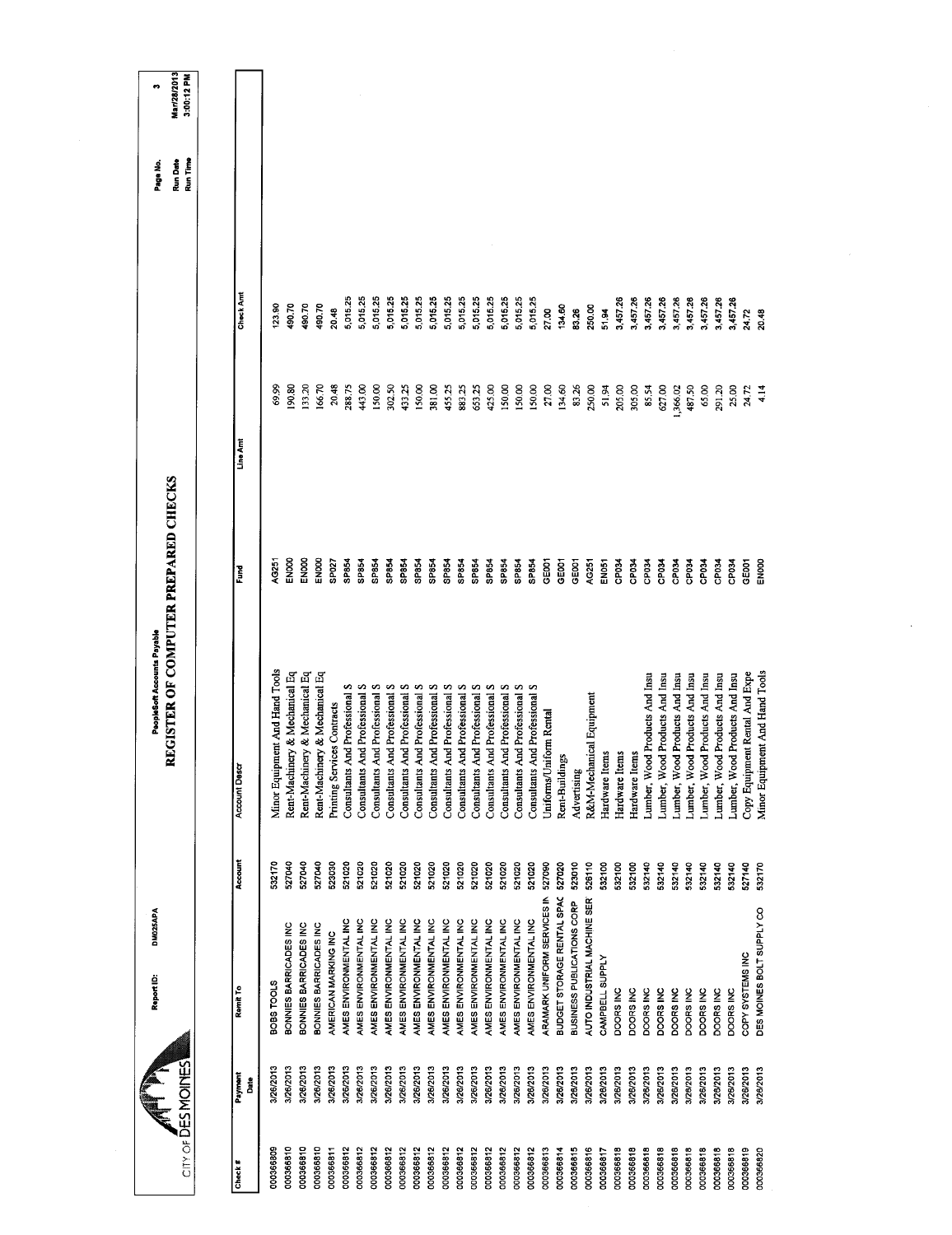| Mar/28/2013<br>3:00:12 PM                                           |               |                                |                                  |                                  |                                  |                                  |                                  |                                  |                                    |                                |                         |                                |                        |                        |                   |                   |                |                |                |                               |                         |                               |                                |                          |                              |                                     |                              |                                |                                |                                |                                |                               |                               |                               |                               |                                |
|---------------------------------------------------------------------|---------------|--------------------------------|----------------------------------|----------------------------------|----------------------------------|----------------------------------|----------------------------------|----------------------------------|------------------------------------|--------------------------------|-------------------------|--------------------------------|------------------------|------------------------|-------------------|-------------------|----------------|----------------|----------------|-------------------------------|-------------------------|-------------------------------|--------------------------------|--------------------------|------------------------------|-------------------------------------|------------------------------|--------------------------------|--------------------------------|--------------------------------|--------------------------------|-------------------------------|-------------------------------|-------------------------------|-------------------------------|--------------------------------|
| Run Date<br>Run Time<br>Page No.                                    |               |                                |                                  |                                  |                                  |                                  |                                  |                                  |                                    |                                |                         |                                |                        |                        |                   |                   |                |                |                |                               |                         |                               |                                |                          |                              |                                     |                              |                                |                                |                                |                                |                               |                               |                               |                               |                                |
|                                                                     | Check Amt     | 20.48                          | 214.15                           | 214.15                           | 214.15                           | 214.15                           | 214.15                           | 214.15                           | 214.15                             | 143.85                         | 983.48                  | 300.03                         | 223.33                 | 223,33                 | 602.05            | 602.05            | 602.05         | 602.05         | 602.05         | 33.35                         | 61.35                   | 6135                          | 1,126.72                       | 1,126.72                 | 821.25                       | 82125                               | 821.25                       | 949.61                         | 949.61                         | 949.61                         | 949.61                         | 311.27                        | 31127                         | 311.27                        | 311.27                        | 311.27                         |
|                                                                     | Line Amt      | 16.34                          | 1.80                             | 37,76                            | 31.85                            | 45.00                            | 23.60                            | 53.32                            | 10.82                              | 143.85                         | 983.48                  | 300.03                         | 125.00                 | 98.33                  | 267.20            | 83.40             | 88.60          | 123.65         | 39.20          | 33.35                         | 4.50                    | 56.85                         | 71,75                          | 1,054.97                 | 328.00                       | 322.00                              | 171.25                       | 3.36                           | 37.82                          | 94.98                          | 813.45                         | 23.60                         | $-60.91$                      | 60.91                         | 50,61                         | 237.06                         |
|                                                                     | Fund          | EN00                           | <b>ROGC</b>                      | <b>DP034</b>                     | CP <sub>034</sub>                | CP <sub>034</sub>                | CP034                            | CP <sub>034</sub>                | CP <sub>034</sub>                  | SP <sub>360</sub>              | CP <sub>038</sub>       | GE001                          | GE001                  | SP743                  | CP <sub>034</sub> | CP <sub>D34</sub> | CP034          | AG251          | AG251          | AG251                         | GE001                   | ENOOO                         | GE001                          | SP360                    | GE001                        | GEOO1                               | GE001                        | AG251                          | AG251                          | SP360                          | EN301                          | GE <sub>001</sub>             | SP360                         | SP360                         | SP360                         | ENOOO                          |
| REGISTER OF COMPUTER PREPARED CHECKS<br>PeopleSoft Accounts Payable | Account Descr | Minor Equipment And Hand Tools | Sewage And Drainage<br>Plumbing, | Sewage And Drainage<br>Plumbing, | Sewage And Drainage<br>Plumbing, | Sewage And Drainage<br>Plumbing, | Sewage And Drainage<br>Plumbing, | Sewage And Drainage<br>Plumbing, | Sewage And Drainage<br>Plumbing, S | Minor Equipment And Hand Tools | ROW Legal & Misc. Costs | Magazines, Maps, Reference Boo | Water Use              | Storm Water Charges    | Hardware Items    | Hardware Items    | Hardware Items | Hardware Items | Hardware Items | Electrical Supplies And Parts | Hardware Items          | Plumbing, Sewage And Drainage | Chemicals And Gases - Non-Clea | Fuel (Non-Motor Vehicle) | R&M-Buildings                | R&M-Buildings                       | R&M-Buildings                | Cleaning, Janitorial And Sanit | Cleaning, Janitorial And Sanit | Minor Equipment And Hand Tools | Parts-Machinery & Equip (Non-M | Electrical Supplies And Parts | Electrical Supplies And Parts | Electrical Supplies And Parts | Electrical Supplies And Parts | Minor Equipment And Hand Tools |
|                                                                     | Account       | 532170                         | 532210                           | 532210                           | 532210                           | 532210                           | 532210                           | 532210                           | 532210                             | 532170                         | 521035                  | 531020                         | 525050                 | 525030                 | 532100            | 532100            | 532100         | 532100         | 532100         | 532060                        | 532100                  | 532210                        | 532030                         | 532090                   | 528010                       |                                     | 526010                       | 532040                         | 532040                         | 532170                         | 532150                         | 532060                        | 532060                        | 532060                        | 532060                        | 532170                         |
| DM025APA<br>Report ID:                                              | Remit To      | DES MOINES BOLT SUPPLY CO      | CITY SUPPLY CORP                 | CITY SUPPLY CORP                 | CITY SUPPLY CORP                 | CITY SUPPLY CORP                 | CITY SUPPLY CORP                 | CITY SUPPLY CORP                 | CITY SUPPLY CORP                   | DES MOINES IRON & SUPPLY       | DES MOINES REGISTER     | DES MOINES REGISTER            | DES MOINES WATER WORKS | DES MOINES WATER WORKS | DUNN & COMPANY    | DUNN & COMPANY    | DUNN & COMPANY | DUNN & COMPANY | DUNN & COMPANY | ELECTRICAL ENGINEERING & EQI  | <b>FASTENAL COMPANY</b> | FASTENAL COMPANY              | FERRELL GAS                    | FERRELL GAS              | GENERAL FIRE & SAFETY EQUIPN | GENERAL FIRE & SAFETY EQUIPN 526010 | GENERAL FIRE & SAFETY EQUIPN | <b>GRAINGER INC</b>            | GRAINGER INC                   | GRAINGER INC                   | GRAINGER INC                   | GRAYBAR ELECTRIC CO INC       | GRAYBAR ELECTRIC CO INC       | GRAYBAR ELECTRIC CO INC       | GRAYBAR ELECTRIC CO INC       | GRAYBAR ELECTRIC CO INC        |
|                                                                     | Payment<br>នី | 3/26/2013                      | 3/26/2013                        | 3/26/2013                        | 3/26/2013                        | 3/26/2013                        | 3/26/2013                        | 3/26/2013                        | 3/26/2013                          | 3/26/2013                      | 3/26/2013               | 3/26/2013                      | 3/26/2013              | 3/26/2013              | 3/26/2013         | 3/26/2013         | 3/26/2013      | 3/26/2013      | 3/26/2013      | 3/26/2013                     | 3/26/2013               | 3/26/2013                     | 3/20/2013                      | 3/26/2013                | 3/26/2013                    | 3/26/2013                           | 3/26/2013                    | 3/26/2013                      | 3/26/2013                      | 3/26/2013                      | 3/26/2013                      | 3/26/2013                     | 3/26/2013                     | 3/26/2013                     | 8/28/2013                     | 3/26/2013                      |
| City of DES MOINES                                                  | Check #       | 000366820                      | 000366821                        | 000366821                        | 000366821                        | 000366821                        | 000366821                        | 000366821                        | 000366821                          | 000366822                      | 000366823               | 000366824                      | 000366825              | 000366825              | 000366826         | 000366826         | 000366826      | 000366826      | 000366826      | 000366827                     | 000366828               | 000366828                     | 000366829                      | 000366829                | 000366830                    | 000366830                           | 000366830                    | 000366831                      | 000366831                      | 000366831                      | 000366831                      | 000366832                     | 000366832                     | 000366832                     | 000366832                     | 000366832                      |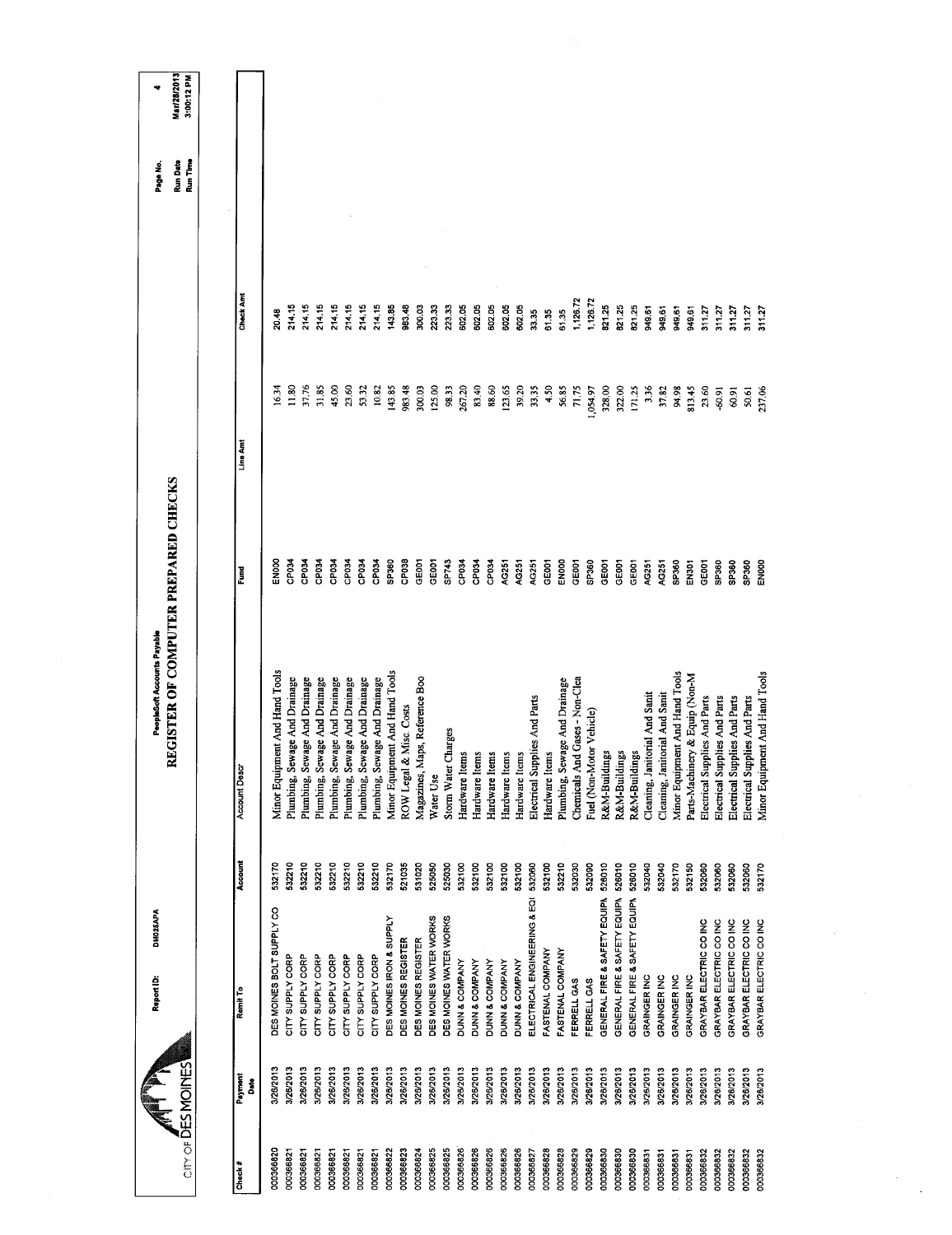| Distance (Non-Revolv<br>Distance (Non-Revolv<br>Distance (Non-Revolv<br>Data Processing Hardware/Equip | Tele-Long Distance (Non-Revolv<br>Data Circuits<br><b>Account Descr</b><br>Kybo Rental<br>ROW Legal<br>Tele-Long!<br>Tele-Long!<br>Tele-Long!<br>Plumbing,<br>Training<br>Account<br>525170<br>525170<br>525185<br>525185<br>521020<br>521020<br>521035<br>521035<br>525170<br>525170<br>562050<br>532100<br>527030<br>544220 | CRETEX CONCRETE PRODUCTS   532210<br>OWA COMMUNITY ACTION ASSO-<br>OWA COMMUNICATIONS NETWO<br>OWA DEPARTMENT OF TRANSPC<br>OWA COMMUNICATIONS NETWO<br>OWA COMMUNICATIONS NETWO<br>IOWA COMMUNICATIONS NETWO<br>HDS WHITE CAP CONSTRUCTION<br>OWA COMMUNICATIONS NETWO<br>OWA COMMUNICATIONS NETWO<br>OWA TITLE COMPANY<br>OWA TITLE COMPANY<br><b>HEWLETT PACKARD</b><br>JIMS JOHNS INC<br>JIMS JOHNS INC<br><b>OWA ONE CALL</b><br>OWA ONE CALL |
|--------------------------------------------------------------------------------------------------------|-------------------------------------------------------------------------------------------------------------------------------------------------------------------------------------------------------------------------------------------------------------------------------------------------------------------------------|----------------------------------------------------------------------------------------------------------------------------------------------------------------------------------------------------------------------------------------------------------------------------------------------------------------------------------------------------------------------------------------------------------------------------------------------------|
|                                                                                                        |                                                                                                                                                                                                                                                                                                                               | 527030                                                                                                                                                                                                                                                                                                                                                                                                                                             |
|                                                                                                        |                                                                                                                                                                                                                                                                                                                               |                                                                                                                                                                                                                                                                                                                                                                                                                                                    |
|                                                                                                        |                                                                                                                                                                                                                                                                                                                               |                                                                                                                                                                                                                                                                                                                                                                                                                                                    |
|                                                                                                        |                                                                                                                                                                                                                                                                                                                               |                                                                                                                                                                                                                                                                                                                                                                                                                                                    |
|                                                                                                        |                                                                                                                                                                                                                                                                                                                               |                                                                                                                                                                                                                                                                                                                                                                                                                                                    |
|                                                                                                        |                                                                                                                                                                                                                                                                                                                               |                                                                                                                                                                                                                                                                                                                                                                                                                                                    |
|                                                                                                        |                                                                                                                                                                                                                                                                                                                               | Data Circuits<br>Kybo Rental                                                                                                                                                                                                                                                                                                                                                                                                                       |
|                                                                                                        |                                                                                                                                                                                                                                                                                                                               |                                                                                                                                                                                                                                                                                                                                                                                                                                                    |
|                                                                                                        |                                                                                                                                                                                                                                                                                                                               |                                                                                                                                                                                                                                                                                                                                                                                                                                                    |
| Sewage And Drainage                                                                                    |                                                                                                                                                                                                                                                                                                                               | Consultants And Professional S                                                                                                                                                                                                                                                                                                                                                                                                                     |
|                                                                                                        |                                                                                                                                                                                                                                                                                                                               | Consultants And Professional S<br>Hardware Items                                                                                                                                                                                                                                                                                                                                                                                                   |
|                                                                                                        |                                                                                                                                                                                                                                                                                                                               |                                                                                                                                                                                                                                                                                                                                                                                                                                                    |
| & Misc. Costs                                                                                          |                                                                                                                                                                                                                                                                                                                               | ROW Legal & Misc. Costs                                                                                                                                                                                                                                                                                                                                                                                                                            |
|                                                                                                        |                                                                                                                                                                                                                                                                                                                               |                                                                                                                                                                                                                                                                                                                                                                                                                                                    |
|                                                                                                        |                                                                                                                                                                                                                                                                                                                               |                                                                                                                                                                                                                                                                                                                                                                                                                                                    |
|                                                                                                        |                                                                                                                                                                                                                                                                                                                               |                                                                                                                                                                                                                                                                                                                                                                                                                                                    |
|                                                                                                        |                                                                                                                                                                                                                                                                                                                               |                                                                                                                                                                                                                                                                                                                                                                                                                                                    |
|                                                                                                        |                                                                                                                                                                                                                                                                                                                               | Minor Equipment And Hand Tools<br>532170                                                                                                                                                                                                                                                                                                                                                                                                           |
|                                                                                                        |                                                                                                                                                                                                                                                                                                                               | Minor Equipment And Hand Tools<br>532170                                                                                                                                                                                                                                                                                                                                                                                                           |
|                                                                                                        |                                                                                                                                                                                                                                                                                                                               | Minor Equipment And Hand Tools<br>532170                                                                                                                                                                                                                                                                                                                                                                                                           |
|                                                                                                        |                                                                                                                                                                                                                                                                                                                               | Minor Equipment And Hand Tools<br>532170                                                                                                                                                                                                                                                                                                                                                                                                           |
|                                                                                                        |                                                                                                                                                                                                                                                                                                                               | Parts-Machinery & Equip (Non-M<br>532150                                                                                                                                                                                                                                                                                                                                                                                                           |
|                                                                                                        |                                                                                                                                                                                                                                                                                                                               | Photographic And Video Supplie<br>531030                                                                                                                                                                                                                                                                                                                                                                                                           |
|                                                                                                        |                                                                                                                                                                                                                                                                                                                               | Protection/Security<br>521060                                                                                                                                                                                                                                                                                                                                                                                                                      |
|                                                                                                        |                                                                                                                                                                                                                                                                                                                               | Protection/Security<br>521060                                                                                                                                                                                                                                                                                                                                                                                                                      |
|                                                                                                        |                                                                                                                                                                                                                                                                                                                               | Minor Equipment And Hand Tools<br>532170                                                                                                                                                                                                                                                                                                                                                                                                           |
|                                                                                                        |                                                                                                                                                                                                                                                                                                                               | Minor Equipment And Hand Tools<br>532170                                                                                                                                                                                                                                                                                                                                                                                                           |
|                                                                                                        |                                                                                                                                                                                                                                                                                                                               | Printing Services Contracts<br>523030                                                                                                                                                                                                                                                                                                                                                                                                              |
|                                                                                                        |                                                                                                                                                                                                                                                                                                                               | Plumbing, Sewage And Drainage<br>532210                                                                                                                                                                                                                                                                                                                                                                                                            |
|                                                                                                        |                                                                                                                                                                                                                                                                                                                               | tems<br>Hardware I<br>532100                                                                                                                                                                                                                                                                                                                                                                                                                       |
|                                                                                                        |                                                                                                                                                                                                                                                                                                                               | Minor Equipment And Hand Tools<br>532170                                                                                                                                                                                                                                                                                                                                                                                                           |
|                                                                                                        |                                                                                                                                                                                                                                                                                                                               | Household And Institutional<br>532110                                                                                                                                                                                                                                                                                                                                                                                                              |
| And Institutional                                                                                      |                                                                                                                                                                                                                                                                                                                               | Household<br>532110                                                                                                                                                                                                                                                                                                                                                                                                                                |
|                                                                                                        |                                                                                                                                                                                                                                                                                                                               | Minor Equipment And Hand Tools<br>532170                                                                                                                                                                                                                                                                                                                                                                                                           |
| Minor Equipment And Hand Tools                                                                         |                                                                                                                                                                                                                                                                                                                               | 532170                                                                                                                                                                                                                                                                                                                                                                                                                                             |
| Minor Equipment And Hand Tools                                                                         |                                                                                                                                                                                                                                                                                                                               | 532170                                                                                                                                                                                                                                                                                                                                                                                                                                             |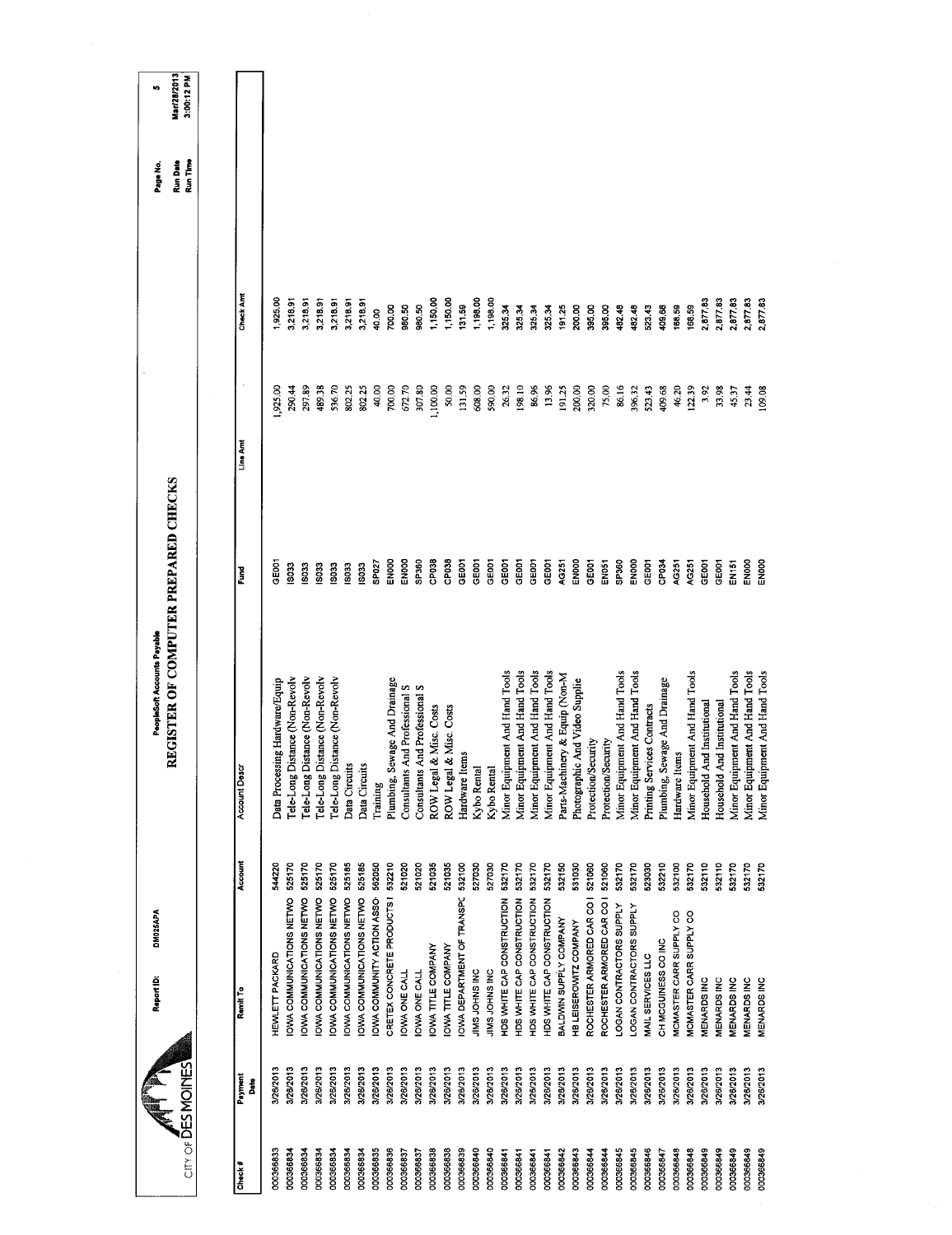| $CITY$ of $\overline{D}ES$ MOINES | Report ID:                   | DM025APA | REGISTER OF COMPUTER PREPARED CHECKS<br>PeopleSoft Accounts Payable |             |          |           | Run Time<br>Run Date<br>Page No. | Mar/28/2013<br>3:00:12 PM<br>٠ |
|-----------------------------------|------------------------------|----------|---------------------------------------------------------------------|-------------|----------|-----------|----------------------------------|--------------------------------|
|                                   |                              |          |                                                                     |             |          |           |                                  |                                |
| Payment<br>Date<br>Check#         | Remit To                     | Account  | <b>Account Descr</b>                                                | Fund        | Line Amt | Check Amt |                                  |                                |
| 3/26/2013<br>000366849            | <b>MENARDS INC</b>           | 532170   | Minor Equipment And Hand Tools                                      | <b>ENOO</b> | 357.30   | 2,877.83  |                                  |                                |
| 3/26/2013<br>000366849            | MENARDS INC                  | 532170   | Minor Equipment And Hand Tools                                      | EN000       | 220.87   | 2,87783   |                                  |                                |
| 3/26/2013<br>000366849            | MENARDS INC                  | 532140   | Lumber, Wood Products And Insu                                      | SP360       | 427      | 2,877.83  |                                  |                                |
| 3/26/2013<br>000366849            | <b>MENARDS INC</b>           | 532140   | Lumber, Wood Products And Insu                                      | SP360       | 17.38    | 2,877.83  |                                  |                                |
| 3/20/2013<br>000366849            | MENARDS INC                  | 532140   | Lumber, Wood Products And Insu                                      | SP360       | 28.64    | 2,877.83  |                                  |                                |
| 3/26/2013<br>000366849            | <b>MENARDS INC</b>           | 532100   | Hardware Items                                                      | GEOCT       | 143.23   | 2,877.83  |                                  |                                |
| 3/26/2013<br>000366849            | MENARDS INC                  | 532140   | Lumber, Wood Products And Insu                                      | CP034       | 4.43     | 2,877.83  |                                  |                                |
| 3/26/2013<br>00366849             | <b>MENARDS INC</b>           | 532100   | Hardware Items                                                      | AG257       | 78.03    | 2,877.83  |                                  |                                |
| 3/26/2013<br>000366849            | MENARDS INC                  | 532040   | Cleaning, Janitorial And Sanit                                      | SP360       | 5.58     | 2,877.83  |                                  |                                |
| 3/26/2013<br>000366849            | <b>MENARDS INC</b>           | 532040   | Cleaning, Janitorial And Sanit                                      | SP360       | 25.85    | 2,877.83  |                                  |                                |
| 3/26/2013<br>00366849             | MENARDS INC                  | 532140   | Lumber, Wood Products And Insu                                      | CP034       | 5.68     | 2,877.83  |                                  |                                |
| 3/26/2013<br>000366849            | MENARDS INC                  | 532140   | Lumber, Wood Products And Insu                                      | CP040       | 30,25    | 2,877.83  |                                  |                                |
| 3/26/2013<br>000366849            | <b>MENARDS INC</b>           | 532140   | Lumber, Wood Products And Insu                                      | CPO40       | 207.55   | 2,877.83  |                                  |                                |
| 3/26/2013<br>100366849            | MENARDS INC                  | 532140   | Lumber, Wood Products And Insu                                      | CP040       | 10.44    | 2,877.83  |                                  |                                |
| 3/26/2013<br>000366849            | <b>MENARDS INC</b>           | 532100   | Hardware Items                                                      | GE001       | 54.45    | 2,877.83  |                                  |                                |
| 3/26/2013<br>000366849            | <b>MENARDS INC</b>           | 532170   | Minor Equipment And Hand Tools                                      | ENDOO       | 52.87    | 2,877.83  |                                  |                                |
| 3/26/2013<br>000366849            | MENARDS INC                  | 532140   | Lumber, Wood Products And Insu                                      | SP360       | 25.94    | 2,877.83  |                                  |                                |
| 3/26/2013<br>000366849            | <b>MENARDS INC</b>           | 532140   | Lumber, Wood Products And Insu                                      | SP360       | 1.49     | 2,877.83  |                                  |                                |
| 3/26/2013<br>000366849            | MENARDS INC                  | 532100   | Hardware Items                                                      | GEOOT       | 11.59    | 2,877.83  |                                  |                                |
| 3/26/2013<br>000366849            | MENARDS INC                  | 532140   | Lumber, Wood Products And Insu                                      | CPO40       | 19.44    | 2,877.83  |                                  |                                |
| 3/26/2013<br>000366849            | MENARDS INC                  | 532170   | Minor Equipment And Hand Tools                                      | EN151       | 24.74    | 2,877.83  |                                  |                                |
| 3/26/2013<br>000366849            | <b>MENARDS INC</b>           | 532170   | Minor Equipment And Hand Tools                                      | ENOOO       | 1,332.02 | 2,877.83  |                                  |                                |
| 3/26/2013<br>000366850            | <b>METRO WASTE AUTHORITY</b> | 527680   | Landfill Dump Fees                                                  | SP360       | 140.63   | 547.35    |                                  |                                |
| 3/26/2013<br>000366850            | METRO WASTE AUTHORITY        | 527680   | Landfill Dump Fees                                                  | SP360       | 148.01   | 547.35    |                                  |                                |
| 3/26/2013<br>000366850            | METRO WASTE AUTHORITY        | 527680   | Landfill Dump Fees                                                  | SP360       | 127.92   | 547.35    |                                  |                                |
| 3/26/2013<br>00366850             | METRO WASTE AUTHORITY        | 527680   | Landfill Dump Fees                                                  | SP360       | 130.79   | 547.35    |                                  |                                |
| 3/26/2013<br>000366851            | MID-STATES SUPPLY CO         | 532150   | Parts-Machinery & Equip (Non-M                                      | AG251       | 89.93    | 135.95    |                                  |                                |
| 3/26/2013<br>000366851            | MID-STATES SUPPLY CO         | 532150   | Parts-Machinery & Equip (Non-M                                      | AG251       | 31.78    | 135.95    |                                  |                                |
| 3/26/2013<br>000366851            | MID-STATES SUPPLY CO         | 532150   | Parts-Machinery & Equip (Non-M                                      | AG251       | 14.24    | 135.95    |                                  |                                |
| 3/26/2013<br>000366852            | NAPA DISTRIBUTION CENTER     | 532190   | Motor Vehicles (Parts And Supp                                      | GE001       | 53.58    | 154.40    |                                  |                                |
| 3/26/2013<br>000366852            | NAPA DISTRIBUTION CENTER     | 532150   | Parts-Machinery & Equip (Non-M                                      | AG251       | 100.82   | 154.40    |                                  |                                |
| 3/26/2013<br>000366853            | <b>AMSAN</b>                 | 532040   | Cleaning, Janitorial And Sanit                                      | GEOOT       | 102.72   | 10272     |                                  |                                |
| 3/26/2013<br>000366854            | PEOPLES ABSTRACT CO          | 521035   | ROW Legal & Misc. Costs                                             | SP854       | 110,00   | 460,00    |                                  |                                |
| 3/28/2013<br>000366854            | PEOPLES ABSTRACT CO          | 521035   | ROW Legal & Misc. Costs                                             | CP040       | 350.00   | 460.00    |                                  |                                |
| 3/28/2013<br>000366855            | PER MAR SECURITY & RESEARCH  | 521060   | Protection/Security                                                 | GEOO1       | 881.60   | 981.60    |                                  |                                |
|                                   |                              |          |                                                                     |             |          |           |                                  |                                |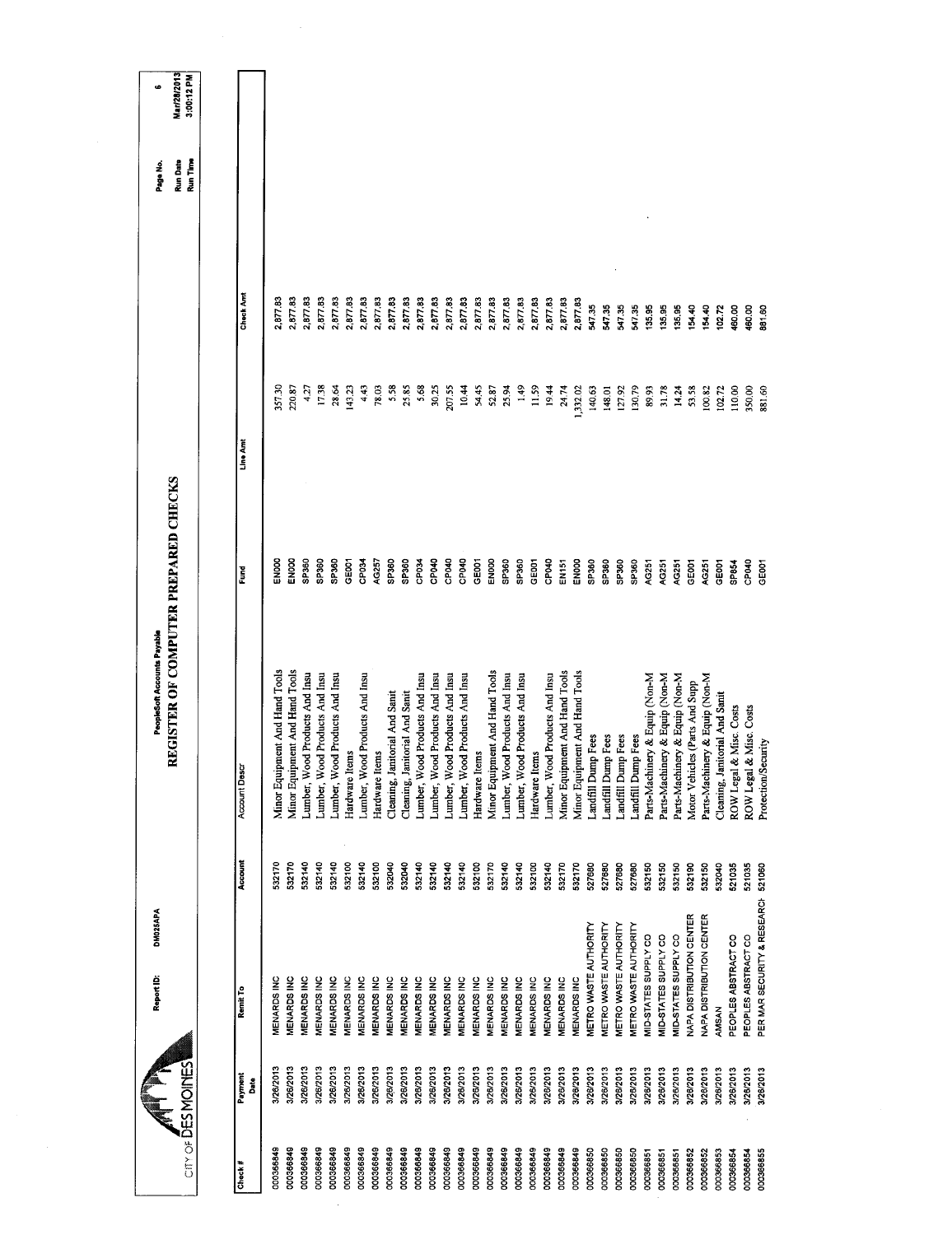| City of DES MOINES |                 | DM025APA<br>Report ID: |         | REGISTER OF COMPUTER PREPARED CHECKS<br>PeopleSoft Accounts Payable |                   |          |           | Run Time<br><b>Run Date</b><br>Page No. | Mar/28/2013<br>3:00:12 PM<br>r. |
|--------------------|-----------------|------------------------|---------|---------------------------------------------------------------------|-------------------|----------|-----------|-----------------------------------------|---------------------------------|
|                    |                 |                        |         |                                                                     |                   |          |           |                                         |                                 |
| Check #            | Payment<br>Date | Remit To               | Account | <b>Account Desc</b>                                                 | Fund              | Line Amt | Check Amt |                                         |                                 |
| 000366856          | 3/26/2013       | PLUMB SUPPLY COMPANY   | 532210  | Plumbing, Sewage And Drainage                                       | <b>ROdC</b>       | 267.85   | 562.85    |                                         |                                 |
| 000366856          | 3/26/2013       | PLUMB SUPPLY COMPANY   | 532210  | Plumbing, Sewage And Drainage                                       | <b>ROdC</b>       | 267.85   | 56285     |                                         |                                 |
| 000366856          | 3/26/2013       | PLUMB SUPPLY COMPANY   | 532210  | Plumbing, Sewage And Drainage                                       | GEOO <sub>1</sub> | 27.15    | 562.85    |                                         |                                 |
| 000366857          | 3/26/2013       | POLK COUNTY RECORDER   | 521035  | & Misc. Costs<br>ROW Legal                                          | CP038             | 12.00    | 1,217.00  |                                         |                                 |
| 000366857          | 3/26/2013       | POLK COUNTY RECORDER   | 521035  | & Misc. Costs<br>ROW Legal                                          | <b>PO41</b>       | 12.00    | 1,217.00  |                                         |                                 |
| 000366857          | 3/26/2013       | POLK COUNTY RECORDER   | 521035  | & Misc. Costs<br>ROW Legal                                          | CP <sub>038</sub> | 12.00    | 1,217.00  |                                         |                                 |
| 000366857          | 3/26/2013       | POLK COUNTY RECORDER   | 521035  | & Misc. Costs<br>ROW Legal                                          | EN <sub>304</sub> | 17.00    | 1,217.00  |                                         |                                 |
| 000366857          | 3/26/2013       | POLK COUNTY RECORDER   | 521035  | & Misc. Costs<br>ROW Legal                                          | EN304             | 22.00    | 1,217.00  |                                         |                                 |
| 000366857          | 3/26/2013       | POLK COUNTY RECORDER   | 521035  | & Misc. Costs<br>ROW Legal                                          | SP854             | 29.00    | 1,217.00  |                                         |                                 |
| 000366857          | 3/26/2013       | POLK COUNTY RECORDER   | 521035  | & Misc. Costs<br>ROW Legal                                          | CP <sub>038</sub> | 39.00    | 1,217.00  |                                         |                                 |
| 000366857          | 3/26/2013       | POLK COUNTY RECORDER   | 521035  | & Misc. Costs<br>ROW Legal                                          | CP041             | 22.00    | 1,217.00  |                                         |                                 |
| 000366857          | 3/26/2013       | POLK COUNTY RECORDER   | 521035  | & Misc. Costs<br>ROW Legal                                          | CP <sub>D41</sub> | 17.00    | 1,217.00  |                                         |                                 |
| 000366857          | 3/26/2013       | POLK COUNTY RECORDER   | 521035  | & Misc. Costs<br>ROW Legal                                          | CP <sub>038</sub> | 41.00    | 1,217.00  |                                         |                                 |
| 000366857          | 3/26/2013       | POLK COUNTY RECORDER   | 521035  | & Misc. Costs<br>ROW Legal                                          | CP <sub>041</sub> | 27.00    | 1,217.00  |                                         |                                 |
| 000366857          | 3/26/2013       | POLK COUNTY RECORDER   | 521035  | & Misc. Costs<br>ROW Legal                                          | CP041             | 27.00    | 1,217.00  |                                         |                                 |
| 000366857          | 3/26/2013       | POLK COUNTY RECORDER   | 521035  | & Misc. Costs<br>ROW Legal                                          | CP <sub>041</sub> | 202.00   | 1,217.00  |                                         |                                 |
| 000366857          | 3/26/2013       | POLK COUNTY RECORDER   | 521035  | & Misc. Costs<br>ROW Legal                                          | CP038             | 327.00   | 1,217.00  |                                         |                                 |
| 000366857          | 3/26/2013       | POLK COUNTY RECORDER   | 521030  | Legal                                                               | GE001             | 37.00    | 1,217.00  |                                         |                                 |
| 000366857          | 3/26/2013       | POLK COUNTY RECORDER   | 521030  | Legal                                                               | GEOO1             | 42.00    | 1,217.00  |                                         |                                 |
| 000366857          | 3/26/2013       | POLK COUNTY RECORDER   | 521030  | Legal                                                               | GE001             | 42.00    | 1,217.00  |                                         |                                 |
| 000366857          | 3/26/2013       | POLK COUNTY RECORDER   | 521030  | Legal                                                               | GEOOT             | 37.00    | 1,217.00  |                                         |                                 |
| 000366857          | 3/26/2013       | POLK COUNTY RECORDER   | 521035  | & Misc. Costs<br>ROW Legal                                          | AG267             | 22.00    | 217.00    |                                         |                                 |
| 000366857          | 3/26/2013       | POLK COUNTY RECORDER   | 521035  | & Misc. Costs<br>ROW Legal                                          | AG267             | 47.00    | 1,217.00  |                                         |                                 |
| 000366857          | 3/26/2013       | POLK COUNTY RECORDER   | 521035  | & Misc. Costs<br>ROW Legal                                          | CP <sub>038</sub> | 12.00    | 1,217.00  |                                         |                                 |
| 000366857          | 9/26/2013       | POLK COUNTY RECORDER   | 521030  | Legal                                                               | GEOOT             | 132.00   | 1,217.00  |                                         |                                 |
| 000366857          | 3/26/2013       | POLK COUNTY RECORDER   | 521030  | Legal                                                               | SPO <sub>20</sub> | 7.00     | 1,217.00  |                                         |                                 |
| 000366857          | 3/26/2013       | POLK COUNTY RECORDER   | 521030  | Legal                                                               | SPO <sub>20</sub> | 7.00     | 1,217.00  |                                         |                                 |
| 000366857          | 3/26/2013       | POLK COUNTY RECORDER   | 521030  | Legal                                                               | SP020             | 7.00     | 1,217.00  |                                         |                                 |
| 000366857          | 3/26/2013       | POLK COUNTY RECORDER   | 521030  | Legal                                                               | SP027             | 7.00     | 1,217.00  |                                         |                                 |
| 000366857          | 3/26/2013       | POLK COUNTY RECORDER   | 521035  | & Misc. Costs<br>ROW Legal                                          | CP <sub>038</sub> | 12.00    | 1,217.00  |                                         |                                 |
| 000366858          | 3/26/2013       | ACME TOOLS             | 532170  | Minor Equipment And Hand Tools                                      | GEOOT             | 72.06    | 392.06    |                                         |                                 |
| 000366858          | 3/26/2013       | ACME TOOLS             | 532170  | Minor Equipment And Hand Tools                                      | GE001             | 320.00   | 392.06    |                                         |                                 |
| 000366859          | 3/26/2013       | SAMS CLUB              | 532080  | Food                                                                | <b>GEOOT</b>      | 131.64   | 298.28    |                                         |                                 |
| 000366859          | 3/26/2013       | SAMS CLUB              | 532080  | Food                                                                | GEOOT             | 58.01    | 298.28    |                                         |                                 |
| 000366859          | 3/26/2013       | SAMS CLUB              | 532080  | Food                                                                | GEOOT             | 47.15    | 298.28    |                                         |                                 |
|                    |                 |                        |         |                                                                     |                   |          |           |                                         |                                 |

 $\mathcal{A}_{\mathcal{A}}$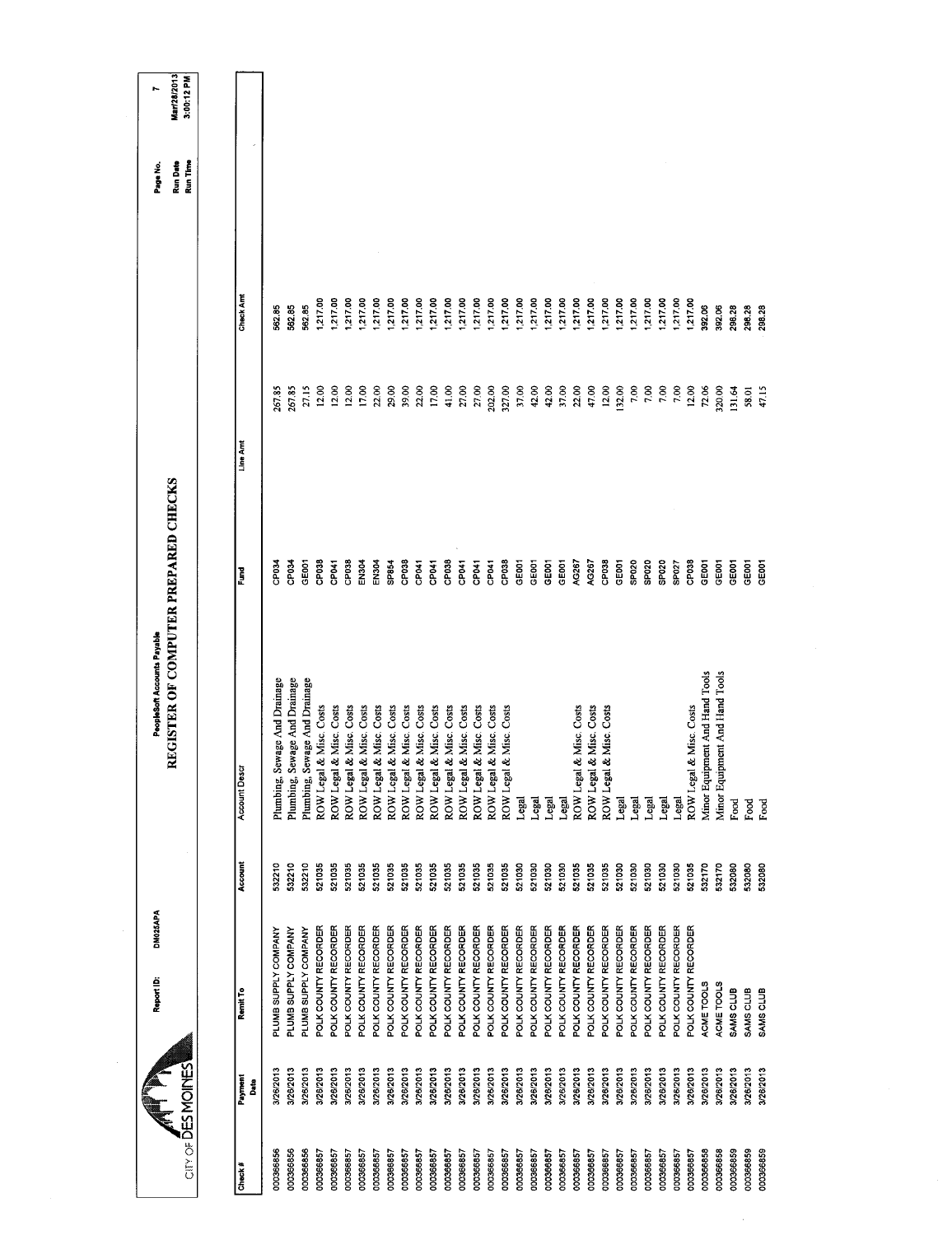| Mar/28/2013<br>3:00:12 PM<br>œ                                      |                 |             |           |                     |                            |                                |                                |                         |                                |                                     |                                |                           |                                |                                |                                |                     |                    |                   |                            |                     |                          |                          |                          |                               |                                    |                               |                              |                                |                                |                                |                                |                       |                            |                                |                  |                  |
|---------------------------------------------------------------------|-----------------|-------------|-----------|---------------------|----------------------------|--------------------------------|--------------------------------|-------------------------|--------------------------------|-------------------------------------|--------------------------------|---------------------------|--------------------------------|--------------------------------|--------------------------------|---------------------|--------------------|-------------------|----------------------------|---------------------|--------------------------|--------------------------|--------------------------|-------------------------------|------------------------------------|-------------------------------|------------------------------|--------------------------------|--------------------------------|--------------------------------|--------------------------------|-----------------------|----------------------------|--------------------------------|------------------|------------------|
| Run Time<br>Run Date<br>Page No.                                    |                 |             |           |                     |                            |                                |                                |                         |                                |                                     |                                |                           |                                |                                |                                |                     |                    |                   |                            |                     |                          |                          |                          |                               |                                    |                               |                              |                                |                                |                                |                                |                       |                            |                                |                  |                  |
|                                                                     | Check Amt       | 298.28      | 298.28    | 9.50                | 19.50                      | 72.12                          | 72.12                          | 1,553.88                | 58.35                          | 56.35                               | 396.00                         | 496.99                    | 74.72                          | 119.28                         | 800.00                         | 25.19               | 478.58             | 478.58            | 478.58                     | 478.58              | 478.58                   | 478.58                   | 578.63                   | 2,379.53                      | 2,379.53                           | 2,379.53                      | 2,019.50                     | 158.96                         | 158,96                         | 2,670.81                       | 134.99                         | 52.00                 | 620.00                     | 453.50                         | 924.74           | 924.74           |
|                                                                     | Line Amt        | 22.96       | 38.52     | 13.00               | 6.50                       | 30.82                          | 41.30                          | 1,553.88                | 20.20                          | 36.15                               | 396.00                         | 496.99                    | 74.72                          | 119.28                         | 800.00                         | 25.19               | 122.34             | 131.20            | 75.40                      | 75.40               | 37.12                    | 37.12                    | 578.63                   | 395.04                        | 990.00                             | 994.49                        | 2,019.50                     | 84.08                          | 74.88                          | 2,670.81                       | 134.99                         | 52.00                 | 620.00                     | 453.50                         | 11.08            | 29.61            |
|                                                                     | Fund            | <b>GOOT</b> | GE001     | GE001               | GE001                      | GEOOT                          | SP360                          | CP038                   | GE <sub>001</sub>              | GE001                               | CP <sub>038</sub>              | GEOO1                     | AG251                          | GE001                          | EN000                          | GE001               | GEOOT              | GE001             | GEODT                      | GE001               | EN301                    | EN301                    | IS040                    | <b>EN101</b>                  | EN101                              | <b>EN101</b>                  | GE001                        | GE001                          | AG251                          | EN151                          | GEOD1                          | GE001                 | 4G251                      | CP040                          | GE001            | GE001            |
| REGISTER OF COMPUTER PREPARED CHECKS<br>PeopleSoft Accounts Payable | Account Descr   | Food        | Food      | Hardware Items      | Hardware Items             | Parts-Machinery & Equip (Non-M | R&M-Operating & Construction E | ROW Legal & Misc. Costs | Lumber, Wood Products And Insu | Lumber, Wood Products And Insu      | Consultants And Professional S | Books/Print Materials     | Parts-Machinery & Equip (Non-M | Motor Vehicles (Parts And Supp | Parts-Machinery & Equip (Non-M | Hardware Items      | <b>MLK</b> Shelter | Telephone Service | <b>Protection/Security</b> | Protection/Security | Telephone Service (Cell) | Telephone Service (Cell) | <b>Contract Carriers</b> | Plumbing, Sewage And Drainage | sewage And Drainage<br>Plumbing, S | Plumbing, Sewage And Drainage | <b>Books/Print Materials</b> | Chemicals And Gases - Non-Clea | Chemicals And Gases - Non-Clea | Cleaning, Janitorial And Sanit | Motor Vehicles (Parts And Supp | Cleaning And Painting | Computer (Data Processing) | Steel, Iron And Related Metals | General Office   | General Office   |
|                                                                     | Account         | 532080      | 532080    | 532100              | 532100                     | 532150                         | 526050                         | 521035                  | 532140                         |                                     | 521020                         | 531025                    | 532150                         | 532190                         | 532150                         | 532100              | 526195             | 525155            | 521060                     | 521060              | 525150                   | 525150                   | 522010                   | 532210                        | 532210                             | 532210                        | 531025                       | 532030                         | 532030                         | 532040                         | 532190                         | 527510                | 531040                     | 532230                         | 531010           | 531010           |
| DM025APA<br>Report ID:                                              | Remit To        | SAMS CLUB   | SAMS CLUB | SECURITY LOCKSMITHS | <b>SECURITY LOCKSMITHS</b> | JORSON AND CARLSON INC         | JORSON AND CARLSON INC         | SHERIFF OF POLK COUNTY  | STETSON BUILDING PRODUCTS II   | STETSON BUILDING PRODUCTS II 532140 | TEAM SERVICES                  | THOMPSON PUBLISHING GROUP | TOMPKINS INDUSTRIES INC        | <b>TOYNE INC</b>               | TRANS-IOWA EQUIPMENT CO        | TRUE VALUE HARDWARE | CENTURYLINK        | CENTURYLINK       | <b>CENTURYLINK</b>         | CENTURYLINK         | <b>CENTURYLINK</b>       | <b>CENTURYLINK</b>       | UNITED PARCEL SERVICE    | UTILITY EQUIPMENT COMPANY     | UTILITY EQUIPMENT COMPANY          | UTILITY EQUIPMENT COMPANY     | WEST PAYMENT CENTER          | AIRGAS USA LLC                 | AIRGAS USA LLC                 | ZEP SALES AND SERVICE          | ZIEGLER INC                    | G & K SERVICES        | ACCESS CONTROL TECHNOLOGII | STATE STEEL                    | <b>OFFICEMAX</b> | <b>OFFICEMAX</b> |
|                                                                     | Payment<br>Date | 3/26/2013   | 3/26/2013 | 3/26/2013           | 3/26/2013                  | 3/26/2013                      | 3/26/2013                      | 3/26/2013               | 3/26/2013                      | 3/26/2013                           | 3/26/2013                      | 3/26/2013                 | 3/26/2013                      | 3/26/2013                      | 3/26/2013                      | 3/26/2013           | 3/26/2013          | 3/26/2013         | 3/26/2013                  | 3/26/2013           | 3/26/2013                | 3/26/2013                | 3/26/2013                | 3/26/2013                     | 3/26/2013                          | 3/26/2013                     | 3/26/2013                    | 3/26/2013                      | 3/26/2013                      | 3/26/2013                      | 3/26/2013                      | 3/26/2013             | 3/28/2013                  | 3/26/2013                      | 3/26/2013        | 3/26/2013        |
| CITY OF DES MOINES                                                  | Check#          | 000366859   | 000366859 | 000366860           | 000366860                  | 000366861                      | 000366861                      | 000366862               | 000366863                      | 000366863                           | 000366864                      | 000366865                 | 000366866                      | 000366867                      | 000366868                      | 000366869           | 000366870          | 000366870         | 000366870                  | 000366870           | 000366870                | 000366870                | 000366871                | 000366872                     | 000366872                          | 000366872                     | 000366873                    | 000366874                      | 000366874                      | 000366875                      | 000366876                      | 000366877             | 000366878                  | 000366879                      | 000366880        | 000366880        |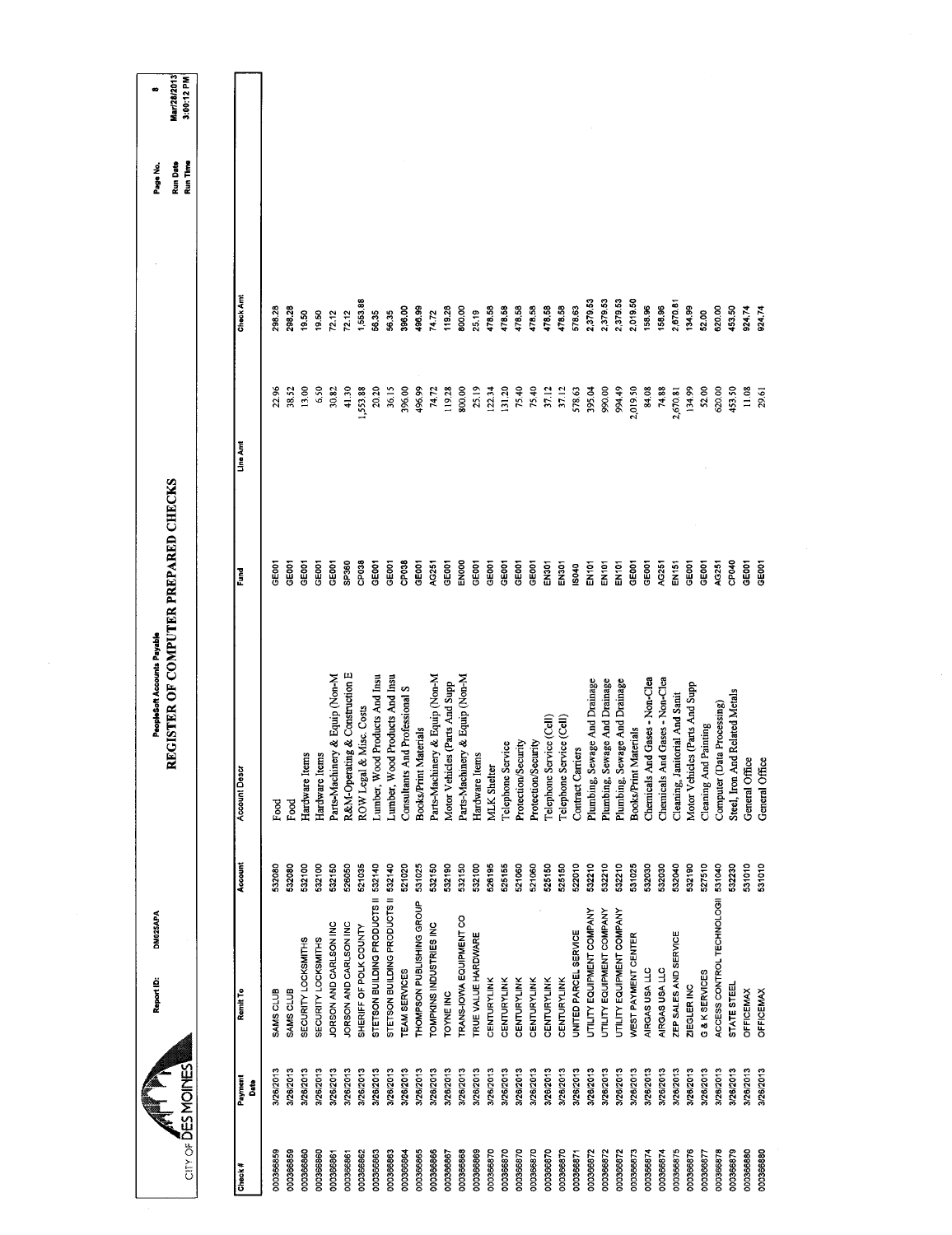| Mar/28/2013<br>3:00:12 PM<br>œ                                      |                     |                |                |                  |                  |                |                  |                                  |                  |                |                  |                   |                  |                           |                           |                                |                           |                             |                                  |                            |                                  |                           |                                  |                               |                               |                                            |                                |                                |                                |                                |                           |                               |                          |                         |  |  |  |
|---------------------------------------------------------------------|---------------------|----------------|----------------|------------------|------------------|----------------|------------------|----------------------------------|------------------|----------------|------------------|-------------------|------------------|---------------------------|---------------------------|--------------------------------|---------------------------|-----------------------------|----------------------------------|----------------------------|----------------------------------|---------------------------|----------------------------------|-------------------------------|-------------------------------|--------------------------------------------|--------------------------------|--------------------------------|--------------------------------|--------------------------------|---------------------------|-------------------------------|--------------------------|-------------------------|--|--|--|
| Run Date<br>Run Time<br>Page No.                                    |                     |                |                |                  |                  |                |                  |                                  |                  |                |                  |                   |                  |                           |                           |                                |                           |                             |                                  |                            |                                  |                           |                                  |                               |                               |                                            |                                |                                |                                |                                |                           |                               |                          |                         |  |  |  |
|                                                                     | Check Amt           | 92474          | 924.74         | 924.74           | 92474            | 924.74         | 924.74           | 924.74<br>924.74                 | 924.74           | 924.74         | 924.74           | 924.74            | 924.74           | 201.25                    | 201.25                    | 3,023.92                       | 71.93                     | 853,20                      | 19,009.74                        | 19,009.74                  | 19,009.74                        | 19,009.74                 | 19,009.74                        | 65.84                         | 65.84                         | 10.18<br>45.00                             | 58.51                          | 440.00                         | 560.00                         | 446.33                         | 288.95                    | 10,263.98                     | 4,770.14                 | 4,731.16                |  |  |  |
|                                                                     |                     | $-13.38$       | 3.91           | 20.96            | 78.80            | 93.71          | 191.67           | 92.89<br>18.80                   | 224.32           | 45.36          | 39.75            | 82.24             | 5.02             | 70.00                     | 131.25                    | 3,023.92                       | 71.93                     | 853.20                      | 990.00                           | 78.40                      | 47.01                            | 3,971.63                  | 13,922.70                        | 23.12                         | 42.72                         | 45.00<br>10.18                             | 58.51                          | 440.00                         | 560.00                         | 446.33                         | 268.95                    | 10,263.98                     | 4,770.14                 | 4,731.16                |  |  |  |
|                                                                     | Line Amt            |                |                |                  |                  |                |                  |                                  |                  |                |                  |                   |                  |                           |                           |                                |                           |                             |                                  |                            |                                  |                           |                                  |                               |                               |                                            |                                |                                |                                |                                |                           |                               |                          |                         |  |  |  |
|                                                                     | Eund                | GE001          | GE001          | GEODT            | GE001            | GE001          | GE001            | GEOOT<br>GE001                   | GE001            | GEOOT          | GE001            | EN <sub>051</sub> | SP020            | GEOOT                     | GEOOT                     | SP743                          | GEOOT                     | CP034                       | GEOOT                            | GEOOT                      | GEOOT                            | GEOD1                     | GEOOT                            | GEOCT                         | GEOD1                         | ENDOO<br>GE001                             | AG251                          | GE005                          | CP <sub>034</sub>              | GE001                          | GE001                     | CP <sub>034</sub>             | SP <sub>02</sub> 7       | SP743                   |  |  |  |
| REGISTER OF COMPUTER PREPARED CHECKS<br>PeopleSoft Accounts Payable | <b>Account Desc</b> | General Office | General Office | General Office   | General Office   | General Office | General Office   | General Office<br>General Office | General Office   | General Office | General Office   | General Office    | General Office   | R&M-Plumbing              | R&M-Plumbing              | Consultants And Professional S | Video Recordings          | Printing Services Contracts | Health                           | Health                     | Health                           | Health                    | Workers' Compensation Payments   | Electrical Supplies And Parts | Electrical Supplies And Parts | R&M-Operating & Construction E<br>Firearms | Parts-Machinery & Equip (Non-M | Legal Expenses Reimbursable By | Lumber, Wood Products And Insu | Cleaning, Janitorial And Sanit | R&M-Plumbing              | Electrical Supplies And Parts | Rent-Buildings           | Contracted Mgmt-Pkg Fac |  |  |  |
|                                                                     | Account             | 531010         | 531010         | 531010           | 531010           | 531010         | 531010           | 531010<br>531010                 | 531010           | 531010         | 531010           | 531010            | 531010           | 526070                    | 526070                    | 521020                         | 531029                    | 523030                      | 521040                           | 521040                     | 521040                           | 521040                    | 529810                           | 532060                        | 532060                        | 526050<br>532300                           | 532150                         | 529430                         | 532140                         | 532040                         | 526070                    | 532060                        | 527020                   | 521345                  |  |  |  |
| DM025APA<br>Report ID:                                              | Remit To            | OFFICEMAX      | OFFICEMAX      | <b>OFFICEMAX</b> | <b>OFFICEMAX</b> | OFFICEMAX      | <b>OFFICEMAX</b> | OFFICEMAX<br>OFFICEMAX           | <b>OFFICEMAX</b> | OFFICEMAX      | <b>OFFICEMAX</b> | <b>OFFICEMAX</b>  | <b>OFFICEMAX</b> | SMITH'S SEWER SERVICE INC | SMITH'S SEWER SERVICE INC | PRINCIPAL LIFE INSURANCE COM   | MEDIACOM COMMUNICATONS CO | <b>IOWA REPROGRAPHICS</b>   | <b>OWA METHODIST OCCUPATIONA</b> | IOWA METHODIST OCCUPATIONA | <b>OWA METHODIST OCCUPATIONA</b> | OWA METHODIST OCCUPATIONA | <b>OWA METHODIST OCCUPATIONA</b> | ADVENTURE LIGHTING            | ADVENTURE LIGHTING            | BROWNELLS INC<br>HYDRA-QUIP                | INDIAN SPRINGS SPECIALTY PRO   | SPRINGSTED INC                 | PAPLOW ROOFING                 | MARTIN BROTHERS DISTRIBUTIN    | MID IOWA FOUNTAIN SERVICE | COMMONWEALTH ELECTRIC CO      | NEIGHBORHOOD DEVELOPMENT | ABM PARKING SERVICES    |  |  |  |
| $CITY OF \overline{D}ES MOMES$                                      | Payment<br>Ďã       | 3/26/2013      | 3/26/2013      | 3/26/2013        | 3/26/2013        | 3/26/2013      | 3/26/2013        | 3/26/2013<br>3/26/2013           | 3/26/2013        | 3/26/2013      | 3/26/2013        | 3/26/2013         | 3/26/2013        | 3/26/2013                 | 3/26/2013                 | 3/26/2013                      | 3/26/2013                 | 3/26/2013                   | 3/26/2013                        | 3/26/2013                  | 3/26/2013                        | 3/26/2013                 | 3/26/2013                        | 3/26/2013                     | 3/26/2013                     | 3/26/2013<br>3/26/2013                     | 3/26/2013                      | 3/26/2013                      | 3/26/2013                      | 3/26/2013                      | 3/26/2013                 | 3/26/2013                     | 3/26/2013                | 3/26/2013               |  |  |  |
|                                                                     | Check #             | 000366880      | 000366880      | 000366880        | 000366880        | 000366880      | 000366880        | 000366880<br>000366880           | 000366880        | 000366880      | 000366880        | 000366880         | 000366880        | 000366881                 | 000366881                 | 000366882                      | 000366883                 | 000366884                   | 000366885                        | 000366885                  | 000366885                        | 000366885                 | 000366885                        | 000366886                     | 000366886                     | 000366887<br>000366888                     | 000366889                      | 000366890                      | 000366891                      | 000366892                      | 000366893                 | 000366894                     | 000366895                | 000366896               |  |  |  |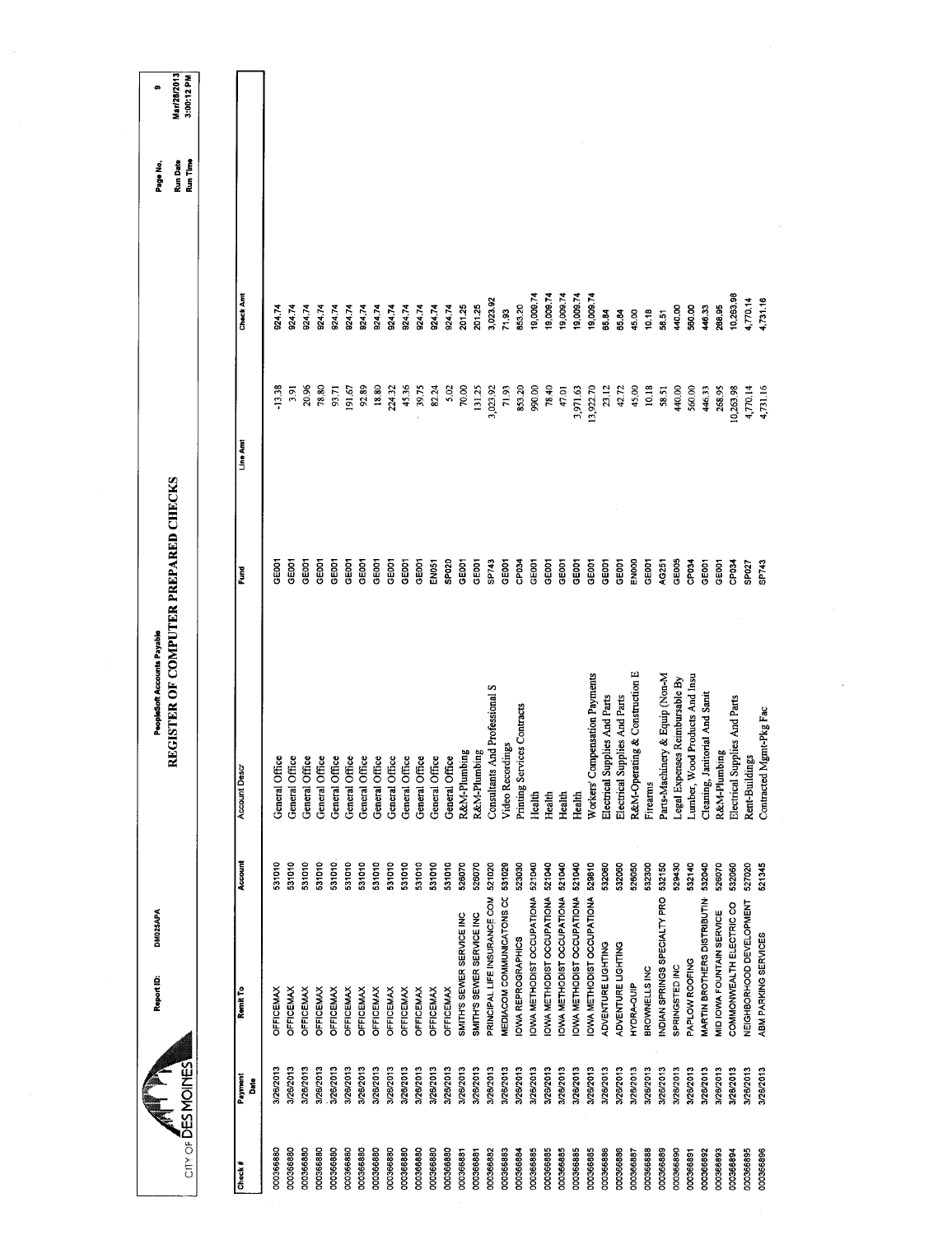| CITY OF DES MOINES | Report ID:                      | DM025APA                     |         | <b>UEGISTER OF COMPUTER PREPARED CHECKS</b><br>PeopleSoft Accounts Payable |                   |           |                  | <b>Run Date</b><br>Run Time<br>Page No. | Mar/28/2013<br>3:00:12 PM<br>÷ |
|--------------------|---------------------------------|------------------------------|---------|----------------------------------------------------------------------------|-------------------|-----------|------------------|-----------------------------------------|--------------------------------|
|                    |                                 |                              |         |                                                                            |                   |           |                  |                                         |                                |
| Check#             | Remit To<br>Payment<br>Date     |                              | Account | Account Descr                                                              | Fund              | Line Amt  | <b>Check And</b> |                                         |                                |
| 000366897          | KONE INC<br>3/26/2013           |                              | 526030  | Plant Equipment<br>R&M-Fixed                                               | GE001             | 377.32    | 1,276.46         |                                         |                                |
| 000366897          | KONE INC<br>3/26/2013           |                              | 526030  | Plant Equipment<br>R&M-Fixed                                               | GE001             | 899.14    | 1,276.46         |                                         |                                |
| 000366898          | AT&T MOBILITY<br>3/26/2013      |                              | 525150  | Telephone Service (Cell)                                                   | GE005             | 30,01     | 118.45           |                                         |                                |
| 000366898          | AT&T MOBILITY<br>3/26/2013      |                              | 525155  | Telephone Service                                                          | GEOOT             | 88.44     | 118.45           |                                         |                                |
| 000366899          | 3/26/2013                       | SPRINT NEXTEL PARTNERS       | 525150  | Telephone Service (Cell)                                                   | GEOOT             | 20,761.99 | 20,761.99        |                                         |                                |
| 000366900          | 3/26/2013                       | ALLIED ELECTRONICS INC       | 532060  | Electrical Supplies And Parts                                              | AG251             | 92.05     | 92.05            |                                         |                                |
| 000366901          | 3/26/2013                       | GRIMES HORTICULTURE          | 532010  | And Horticultural<br>Agricultural                                          | GE <sub>001</sub> | 1,566.20  | 1,566.20         |                                         |                                |
| 000366902          | RUETER'S RED POWER<br>3/26/2013 |                              | 532150  | Parts-Machinery & Equip (Non-M                                             | AG251             | 517.05    | 517.05           |                                         |                                |
| 000366903          | 3/26/2013                       | UNIVERSAL PRINTING SERVICES  | 523080  | Marketing/Public Relations                                                 | GE001             | 975.00    | 1,586.50         |                                         |                                |
| 000366903          | 3/26/2013                       | UNIVERSAL PRINTING SERVICES  | 532085  | Dog Park Supplies                                                          | GEOOT             | 273.50    | 1,586.50         |                                         |                                |
| 000366903          | 3/26/2013                       | UNIVERSAL PRINTING SERVICES  | 523080  | Marketing/Public Relations                                                 | GE001             | 338.00    | 1,586.50         |                                         |                                |
| 000366904          | 3/26/2013                       | NOBLE FORD MERCURY           | 532190  | Motor Vehicles (Parts And Supp                                             | GE001             | 94.46     | 94 46            |                                         |                                |
| 000366905          | 3/26/2013                       | SKOLD DOOR COMPANY           | 526010  | R&M-Buildings                                                              | CP <sub>034</sub> | 369.25    | 685,75           |                                         |                                |
| 000366905          | 3/26/2013                       | SKOLD DOOR COMPANY           | 526010  | R&M-Buildings                                                              | CP034             | 316.50    | 685.75           |                                         |                                |
| 000365906          | <b>SPRINT</b><br>3/26/2013      |                              | 532110  | Household And Institutional                                                | GEOOT             | 223.92    | 363.88           |                                         |                                |
| 000366906          | SPRINT<br>3/26/2013             |                              | 525150  | Telephone Service (Cell)                                                   | GEOCH             | 59.98     | 363.88           |                                         |                                |
| 000365906          | SPRINT<br>3/26/2013             |                              | 525150  | Telephone Service (Cell)                                                   | SP360             | 79.98     | 363.88           |                                         |                                |
| 000366907          | 3/26/2013                       | TEMPWORKS MANAGEMENT SER     | 521330  | Contracted Labor - Non Clerica                                             | GEOOT             | 2,565.00  | 2,565.00         |                                         |                                |
| 000366908          | 3/26/2013                       | OFFICE INSTALLATION SERVICES | 522010  | Contract Carriers                                                          | CP034             | 169.00    | 1,965.00         |                                         |                                |
| 000366908          | 3/26/2013                       | OFFICE INSTALLATION SERVICES | 522010  | Contract Carriers                                                          | CP034             | 1,796.00  | 1,965.00         |                                         |                                |
| 000366909          | 3/26/2013                       | ALL AMERICAN SCAFFOLD        | 527040  | Rent-Machinery & Mechanical Eq                                             | AG251             | 629.80    | 629.80           |                                         |                                |
| 000366910          | GREEN BAY LEAD INC<br>3/26/2013 |                              | 526090  | R&M-Miscellaneous Equipment Or                                             | GEOOT             | 6,600.00  | 6,600.00         |                                         |                                |
| 000366911          | MVP FENCE<br>3/26/2013          |                              | 532140  | Lumber, Wood Products And Insu                                             | CPO40             | 2,587.00  | 2,587.00         |                                         |                                |
| 000366912          | 3/26/2013                       | SHRED IT USA - DES MOINES    | 531010  | General Office                                                             | SP027             | 41.76     | 41.76            |                                         |                                |
| 000366913          | KFL INC<br>3/26/2013            |                              | 527640  | Board - Up                                                                 | GE001             | 46.00     | 46.00            |                                         |                                |
| 000366914          | BOOKPAGE<br>3/26/2013           |                              | 531010  | General Office                                                             | SP875             | 720.00    | 720.00           |                                         |                                |
| 000366915          | SPRINT WIRELESS<br>3/26/2013    |                              | 525150  | Telephone Service (Cell)                                                   | GEOD1             | 99.98     | 149.98           |                                         |                                |
| 000366915          | SPRINT WIRELESS<br>3/26/2013    |                              | 525150  | Telephone Service (Cell)                                                   | GEOD1             | 50.00     | 149,98           |                                         |                                |
| 000366916          | 3/26/2013                       | HYVEE (WESTOWN PKWY)         | 532080  | Food                                                                       | GE001             | 780.00    | 780.00           |                                         |                                |
| 000366917          | 3/26/2013                       | OWA PROCESS SERVICE          | 521035  | ROW Legal & Misc. Costs                                                    | AG267             | 463.50    | 463.50           |                                         |                                |
| 000366918          | 3/26/2013                       | POLK COUNTY TREASURER        | 523030  | Printing Services Contracts                                                | SP020             | 20.00     | 1,171.39         |                                         |                                |
| 000366918          | 3/26/2013                       | POLK COUNTY TREASURER        | 523030  | Printing Services Contracts                                                | GE001             | 80.20     | 1,171.39         |                                         |                                |
| 000366918          | 3/26/2013                       | POLK COUNTY TREASURER        | 523030  | <b>Printing Services Contracts</b>                                         | GEDO1             | 19.96     | 1,171.39         |                                         |                                |
| 000366918          | 3/26/2013                       | POLK COUNTY TREASURER        | 523030  | Printing Services Contracts                                                | GE001             | 00176     | 1,171.39         |                                         |                                |
| 000366918          | 3/26/2013                       | POLK COUNTY TREASURER        | 523030  | Printing Services Contracts                                                | GE <sub>001</sub> | 80.23     | 1,171.39         |                                         |                                |
|                    |                                 |                              |         |                                                                            |                   |           |                  |                                         |                                |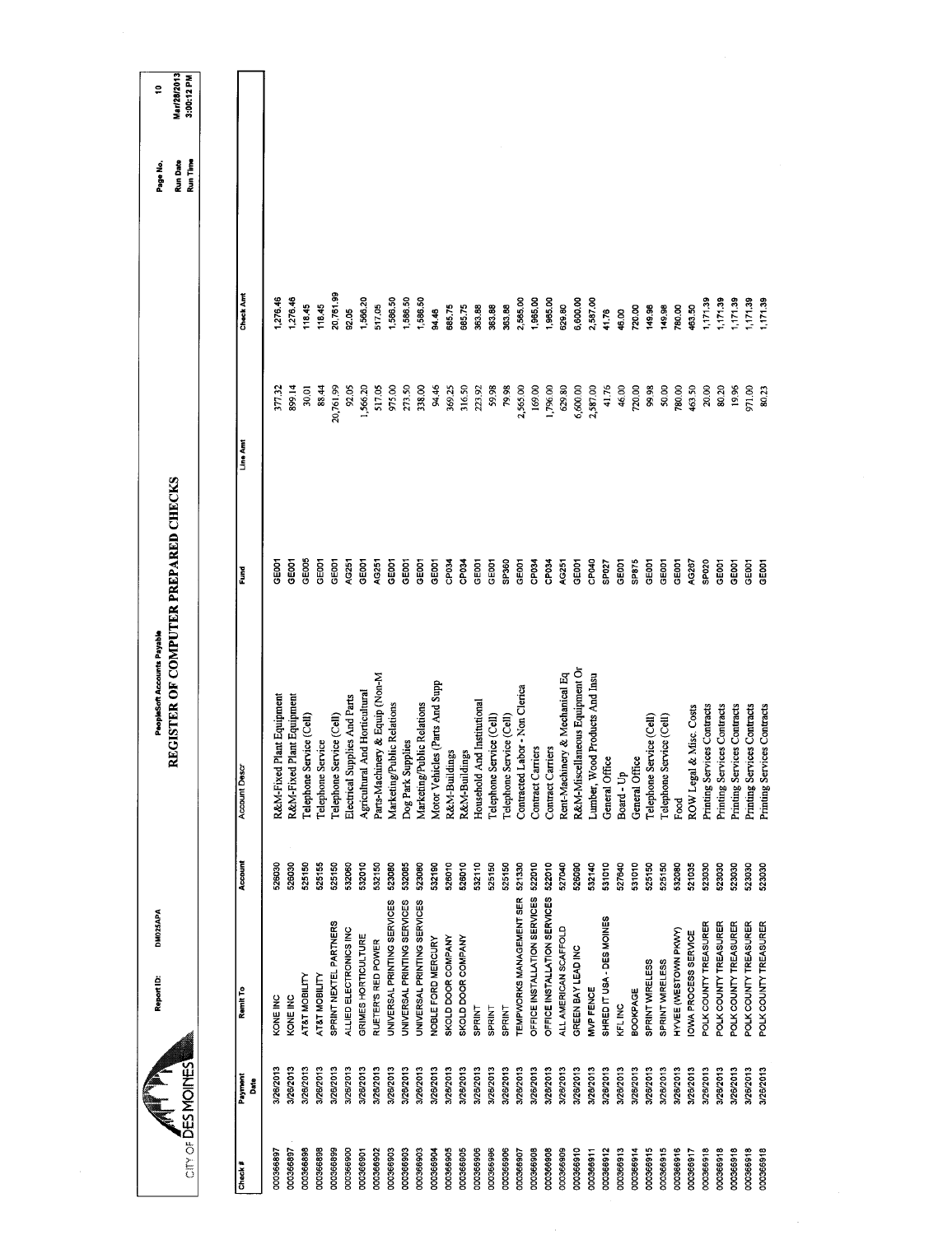| City of DESMOINES         | DM025APA<br>Report ID:             |         | REGISTER OF COMPUTER PREPARED CHECKS<br>PeopleSoft Accounts Payable |                   |            |            | Run Date<br>Run Time<br>Page No. | Mar/28/2013<br>3:00:12 PM<br>÷ |
|---------------------------|------------------------------------|---------|---------------------------------------------------------------------|-------------------|------------|------------|----------------------------------|--------------------------------|
|                           |                                    |         |                                                                     |                   |            |            |                                  |                                |
| Payment<br>å<br>Check $#$ | Remit To                           | Account | <b>Account Desc</b>                                                 | Fund<br>F         | Line Amt   | Check Amt  |                                  |                                |
| 3/26/2013<br>000366919    | SAGA COMMS OF IA LLC               | 527020  | Rent-Buildings                                                      | <b>CPOST</b>      | 1,500.00   | 2,800.00   |                                  |                                |
| 3/26/2013<br>000366919    | SAGA COMMS OF IA LLC               | 527020  | Rent-Buildings                                                      | CP051             | 1,300.00   | 2,800.00   |                                  |                                |
| 3/26/2013<br>000366920    | ZEE MEDICAL INC                    | 532160  | Medical And Laboratory                                              | GEOO1             | 13.08      | 1308       |                                  |                                |
| 3/26/2013<br>000366921    | SOS STAFFING                       | 521010  | Accounting And Clerical                                             | SP033             | 442.00     | 442.00     |                                  |                                |
| 3/26/2013<br>000366922    | ABM JANITORIAL NORTH CENTR/        | 521325  | Contracted Services-Janitorial                                      | GE001             | 15,139.32  | 15,139.32  |                                  |                                |
| 3/26/2013<br>000366923    | LAWNS PLUS INC                     | 521200  | Contracted Snow Removal                                             | SP360             | 3,484.00   | 3,484.00   |                                  |                                |
| 3/26/2013<br>000366924    | KELTEK INCORPORATED                | 532190  | Motor Vehicles (Parts And Supp                                      | GE001             | 730.39     | 765.07     |                                  |                                |
| 3/26/2013<br>000366924    | KELTEK INCORPORATED                | 532060  | Electrical Supplies And Parts                                       | S040              | 34.68      | 765.07     |                                  |                                |
| 3/28/2013<br>000366925    | <b>ADPI INTERMEDIX</b>             | 527620  | Miscellaneous Contractual Serv                                      | GE001             | 13,268.63  | 13,268.63  |                                  |                                |
| 3/26/2013<br>000366926    | WITMER PUBLIC SAFETY GROUP         | 532215  | Radio Equipment < \$5000                                            | GE001             | 702.45     | 702.45     |                                  |                                |
| 3/26/2013<br>000366927    | OWA WATER MANAGEMENT COR           | 532030  | Chemicals And Gases - Non-Clea                                      | GE001             | 352.00     | 352.00     |                                  |                                |
| 3/26/2013<br>000366928    | <b>WEDASSURE IOWA</b>              | 532390  | Osha B.B.P. T&A                                                     | GE001             | 310.84     | 310.84     |                                  |                                |
| 3/26/2013<br>000366929    | FIRE SERVICE MANAGEMENT            | 532260  | Safety & Protective Equip & Cl                                      | GE001             | 635.85     | 635.85     |                                  |                                |
| 3/26/2013<br>000366930    | THE L S STARRETT COMPANY           | 526040  | R&M-Automotive Equipment                                            | AG251             | 97.50      | 97.50      |                                  |                                |
| 3/26/2013<br>000366931    | CROWN TROPHY                       | 532220  | Sports And Athletic Equipment                                       | <b>GEOOT</b>      | 161.90     | 161.90     |                                  |                                |
| 3/26/2013<br>000366932    | <b>MARTIN WINES</b>                | 466110  | Program Fee                                                         | GE001             | 55.00      | 55.00      |                                  |                                |
| 3/28/2013<br>000366933    | DIGITAL MATTERS                    | 521020  | Consultants And Professional S                                      | GE001             | 175.00     | 1,050.00   |                                  |                                |
| 3/28/2013<br>000366933    | DIGITAL MATTERS                    | 521020  | Consultants And Professional S                                      | GEDO1             | 875.00     | 1,050.00   |                                  |                                |
| 3/28/2013<br>000366934    | SUSAN MINKS                        | 527520  | Dues And Membership                                                 | SPO <sub>20</sub> | 202.00     | 202.00     |                                  |                                |
| 3/28/2013<br>000366935    | GAREY BRYAN II                     | 532260  | Safety & Protective Equip & Cl                                      | GEOOT             | 650,00     | 650.00     |                                  |                                |
| 3/28/2013<br>000366936    | SANDRA MORRIS                      | 531010  | General Office                                                      | GEOOT             | 95.34      | 95.34      |                                  |                                |
| 3/28/2013<br>000366937    | <b>DOUG OLSON</b>                  | 562050  | Training                                                            | GE001             | 88.00      | 88.00      |                                  |                                |
| 3/28/2013<br>000366938    | NATHAN SKERIES                     | 562050  | Training                                                            | GE001             | 25.00      | 25.00      |                                  |                                |
| 3/28/2013<br>000366939    | AMBER LYNCH                        | 527520  | lembership<br>Dues And M                                            | SP020             | 164.50     | 164.50     |                                  |                                |
| 3/28/2013<br>000366940    | POLK COUNTY RECORDER               | 521035  | & Misc. Costs<br>ROW Legal                                          | CP038             | 169.60     | 169.60     |                                  |                                |
| 3/28/2013<br>000366941    | POLK COUNTY TREASURER              | 541010  | Land                                                                | CP038             | 1,954.00   | 1,954.00   |                                  |                                |
| 3/28/2013<br>000366942    | DARREN CORNWELL                    | 562040  | Travel                                                              | GE001             | 168.78     | 168.78     |                                  |                                |
| 3/28/2013<br>000366943    | <b>MICHAEL R BERRY</b>             | 104041  | Prepaid expense-travel                                              | EN <sub>051</sub> | 185.66     | 185,66     |                                  |                                |
| 3/28/2013<br>000366944    | MACDONALD LETTER SERVICE           | 541010  | Land                                                                | CP <sub>038</sub> | 400,00     | 400.00     |                                  |                                |
| 3/28/2013<br>000366945    | KEMIN INDUSTRIES INC               | 541010  | Land                                                                | CP <sub>038</sub> | 104,146.00 | 104,146.00 |                                  |                                |
| 3/28/2013<br>000366946    | KURT BENDER                        | 562040  | Travel                                                              | GE001             | 209.49     | 209.49     |                                  |                                |
| 3/28/2013<br>000366947    | ROBERT SUAREZ                      | 562050  | Training                                                            | GEO <sub>01</sub> | 60.00      | 60.00      |                                  |                                |
| 3/28/2013<br>000366948    | SMITH AND WESSON                   | 104041  | Prepaid expense-travel                                              | SP324             | 875.00     | 875.00     |                                  |                                |
| 3/28/2013<br>000366949    | INSTITUTE FOR LAW ENFORCEME 104041 |         | Prepaid expense-travel                                              | SP324             | 750.00     | 750.00     |                                  |                                |
| 3/28/2013<br>000366950    | AMERICAN PROFESSIONAL MANA 104041  |         | Prepaid expense-travel                                              | SP324             | 769.00     | 769.00     |                                  |                                |
|                           |                                    |         |                                                                     |                   |            |            |                                  |                                |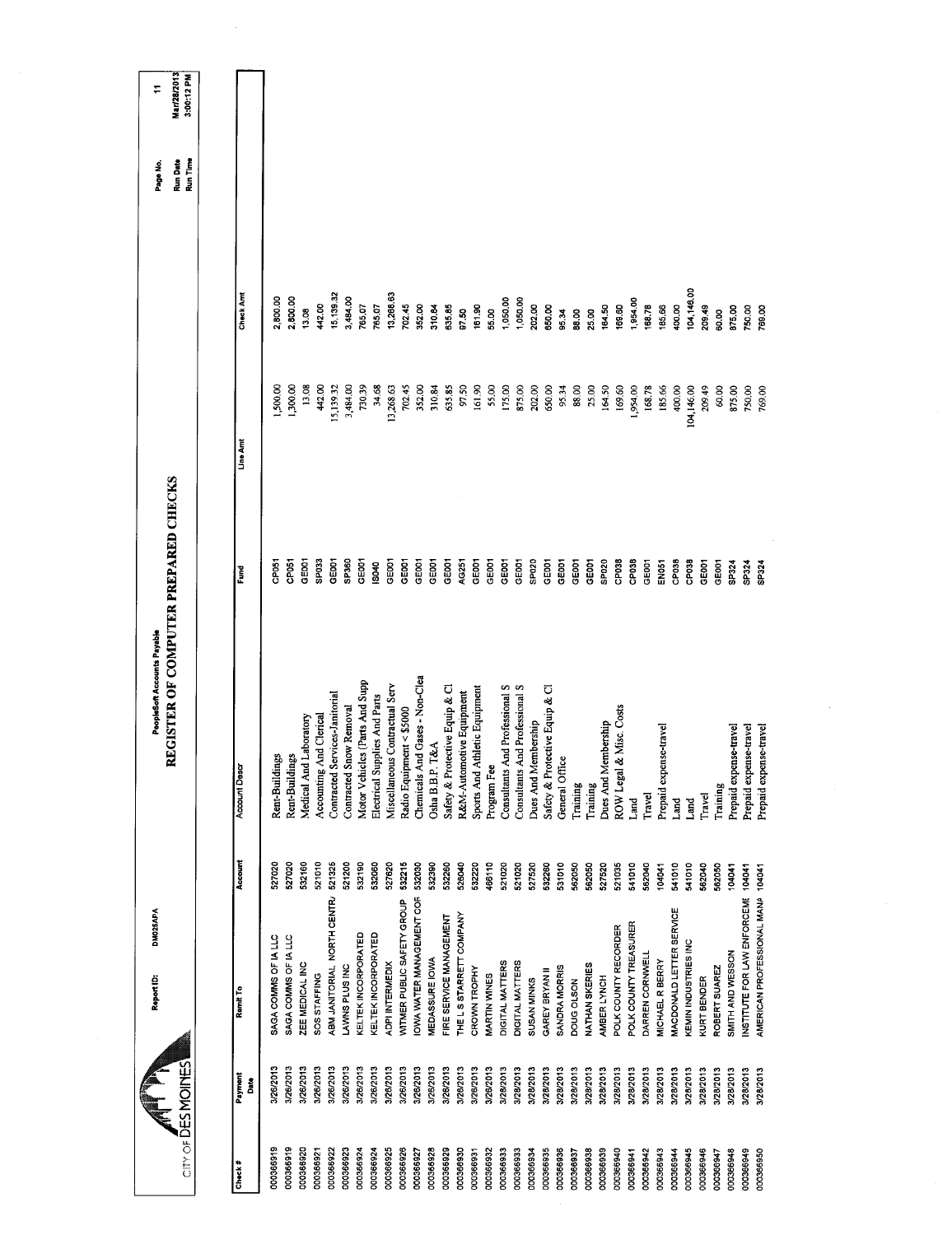| PeopleSoft Accounts Payable<br>Recreation Supplies And Equipm<br>And Professional S<br>And Professional S<br>And Professional S<br>And Professional S<br>And Professional S<br>Consultants And Professional S<br>And Professional S<br>And Professional S<br>Medical And Laboratory<br>Roadways<br>Roadways<br>Parking Space Rental<br>Ambulance Charges<br>Ambulance Charges<br>Ambulance Charges<br>Ambulance Charges<br>Relocation Payment<br>Relocation Payment<br>Relocation Payment<br><b>Account Descr</b><br>Consultants<br>Consultants<br>Consultants<br>Consultants<br>Streets And<br>Consultants<br>Consultants<br>Streets And<br><b>Buildings</b><br><b>Buildings</b><br>Training<br>Training<br>Training<br>Training<br>Food<br>Account<br>521020<br>528025<br>528025<br>528025<br>562050<br>527080<br>461110<br>532080<br>461110<br>461110<br>461110<br>521020<br>521020<br>542010<br>542010<br>521020<br>521020<br>543060<br>543060<br>521020<br>521020<br>562050<br>562050<br>562050<br>532350<br>532160<br>521020<br><b>IOWA NATIONAL EMERGENCY NU</b><br>PAT MCCARTHY PRODUCTIONS II<br>REILLY CONSTRUCTION CO INC 8<br>REILLY CONSTRUCTION CO INC 8<br>IOWA DEPARTMENT OF NATURAL<br>ENGLEWOOD FIRE DEPARTMENT<br>OVERLAND PARK FIRE DEPARTM<br>KIRKHAM MICHAEL CONSULTING<br>KIRKHAM MICHAEL CONSULTING<br>KIRKHAM MICHAEL CONSULTING<br>THE WALDINGER CORPORATION<br>THE WALDINGER CORPORATION<br>ROLL-OFFS OF DES MOINES INC<br>ROLL-OFFS OF DES MOINES INC<br>TERRACON CONSULTANTS INC<br>DM025APA<br>HOWARD R GREEN COMPANY<br>STANLEY CONSULTANTS INC<br>STANLEY CONSULTANTS INC<br>HYVEE (WESTOWN PKWY)<br>HYVEE (WESTOWN PKWY)<br>SHIVE-HATTERY ENG INC<br>STATE LIBRARY OF IOWA<br>ABM PARKING SERVICES<br>AMERICAN PERFECTION<br>UNITED HEALTHCARE<br><b>KCK AMBULANCE</b><br>CARRIE KRUSE<br>Report ID:<br>Remit To | 45.00<br>475.00<br>62,266.00<br>1,196.00<br>360.00<br>591.00<br>940,80<br>1,000.00<br>62,266.00<br>500,00<br>168,98<br>562.96<br>Line Amt<br>REGISTER OF COMPUTER PREPARED CHECKS<br>CP038<br>GE001<br>GE001<br>AG267<br>CP038<br>SP321<br>GEOOT<br>GE001<br><b>GE001</b><br>GEOOT<br>GEOOT<br>GEODT<br>Fund | 62,266.00<br>62,266.00<br>Check Amt<br>1,000.00<br>1,196.00<br>1,109.78<br>360.00<br>591.00<br>475.00<br>500.00<br>562.96<br>45.00 | Mar/28/2013<br>3:00:12 PM<br>ż,<br>Run Time<br>Run Date<br>Page No. |
|---------------------------------------------------------------------------------------------------------------------------------------------------------------------------------------------------------------------------------------------------------------------------------------------------------------------------------------------------------------------------------------------------------------------------------------------------------------------------------------------------------------------------------------------------------------------------------------------------------------------------------------------------------------------------------------------------------------------------------------------------------------------------------------------------------------------------------------------------------------------------------------------------------------------------------------------------------------------------------------------------------------------------------------------------------------------------------------------------------------------------------------------------------------------------------------------------------------------------------------------------------------------------------------------------------------------------------------------------------------------------------------------------------------------------------------------------------------------------------------------------------------------------------------------------------------------------------------------------------------------------------------------------------------------------------------------------------------------------------------------------------------------------------------------------------------------------------------------------|--------------------------------------------------------------------------------------------------------------------------------------------------------------------------------------------------------------------------------------------------------------------------------------------------------------|------------------------------------------------------------------------------------------------------------------------------------|---------------------------------------------------------------------|
|                                                                                                                                                                                                                                                                                                                                                                                                                                                                                                                                                                                                                                                                                                                                                                                                                                                                                                                                                                                                                                                                                                                                                                                                                                                                                                                                                                                                                                                                                                                                                                                                                                                                                                                                                                                                                                                   |                                                                                                                                                                                                                                                                                                              |                                                                                                                                    |                                                                     |
|                                                                                                                                                                                                                                                                                                                                                                                                                                                                                                                                                                                                                                                                                                                                                                                                                                                                                                                                                                                                                                                                                                                                                                                                                                                                                                                                                                                                                                                                                                                                                                                                                                                                                                                                                                                                                                                   |                                                                                                                                                                                                                                                                                                              |                                                                                                                                    |                                                                     |
|                                                                                                                                                                                                                                                                                                                                                                                                                                                                                                                                                                                                                                                                                                                                                                                                                                                                                                                                                                                                                                                                                                                                                                                                                                                                                                                                                                                                                                                                                                                                                                                                                                                                                                                                                                                                                                                   |                                                                                                                                                                                                                                                                                                              |                                                                                                                                    |                                                                     |
|                                                                                                                                                                                                                                                                                                                                                                                                                                                                                                                                                                                                                                                                                                                                                                                                                                                                                                                                                                                                                                                                                                                                                                                                                                                                                                                                                                                                                                                                                                                                                                                                                                                                                                                                                                                                                                                   |                                                                                                                                                                                                                                                                                                              |                                                                                                                                    |                                                                     |
|                                                                                                                                                                                                                                                                                                                                                                                                                                                                                                                                                                                                                                                                                                                                                                                                                                                                                                                                                                                                                                                                                                                                                                                                                                                                                                                                                                                                                                                                                                                                                                                                                                                                                                                                                                                                                                                   |                                                                                                                                                                                                                                                                                                              |                                                                                                                                    |                                                                     |
|                                                                                                                                                                                                                                                                                                                                                                                                                                                                                                                                                                                                                                                                                                                                                                                                                                                                                                                                                                                                                                                                                                                                                                                                                                                                                                                                                                                                                                                                                                                                                                                                                                                                                                                                                                                                                                                   |                                                                                                                                                                                                                                                                                                              |                                                                                                                                    |                                                                     |
|                                                                                                                                                                                                                                                                                                                                                                                                                                                                                                                                                                                                                                                                                                                                                                                                                                                                                                                                                                                                                                                                                                                                                                                                                                                                                                                                                                                                                                                                                                                                                                                                                                                                                                                                                                                                                                                   |                                                                                                                                                                                                                                                                                                              |                                                                                                                                    |                                                                     |
|                                                                                                                                                                                                                                                                                                                                                                                                                                                                                                                                                                                                                                                                                                                                                                                                                                                                                                                                                                                                                                                                                                                                                                                                                                                                                                                                                                                                                                                                                                                                                                                                                                                                                                                                                                                                                                                   |                                                                                                                                                                                                                                                                                                              |                                                                                                                                    |                                                                     |
|                                                                                                                                                                                                                                                                                                                                                                                                                                                                                                                                                                                                                                                                                                                                                                                                                                                                                                                                                                                                                                                                                                                                                                                                                                                                                                                                                                                                                                                                                                                                                                                                                                                                                                                                                                                                                                                   |                                                                                                                                                                                                                                                                                                              |                                                                                                                                    |                                                                     |
|                                                                                                                                                                                                                                                                                                                                                                                                                                                                                                                                                                                                                                                                                                                                                                                                                                                                                                                                                                                                                                                                                                                                                                                                                                                                                                                                                                                                                                                                                                                                                                                                                                                                                                                                                                                                                                                   |                                                                                                                                                                                                                                                                                                              |                                                                                                                                    |                                                                     |
|                                                                                                                                                                                                                                                                                                                                                                                                                                                                                                                                                                                                                                                                                                                                                                                                                                                                                                                                                                                                                                                                                                                                                                                                                                                                                                                                                                                                                                                                                                                                                                                                                                                                                                                                                                                                                                                   |                                                                                                                                                                                                                                                                                                              |                                                                                                                                    |                                                                     |
|                                                                                                                                                                                                                                                                                                                                                                                                                                                                                                                                                                                                                                                                                                                                                                                                                                                                                                                                                                                                                                                                                                                                                                                                                                                                                                                                                                                                                                                                                                                                                                                                                                                                                                                                                                                                                                                   |                                                                                                                                                                                                                                                                                                              |                                                                                                                                    |                                                                     |
|                                                                                                                                                                                                                                                                                                                                                                                                                                                                                                                                                                                                                                                                                                                                                                                                                                                                                                                                                                                                                                                                                                                                                                                                                                                                                                                                                                                                                                                                                                                                                                                                                                                                                                                                                                                                                                                   |                                                                                                                                                                                                                                                                                                              | 1,109.78                                                                                                                           |                                                                     |
|                                                                                                                                                                                                                                                                                                                                                                                                                                                                                                                                                                                                                                                                                                                                                                                                                                                                                                                                                                                                                                                                                                                                                                                                                                                                                                                                                                                                                                                                                                                                                                                                                                                                                                                                                                                                                                                   | 183,40<br>GE001                                                                                                                                                                                                                                                                                              | 183.40                                                                                                                             |                                                                     |
|                                                                                                                                                                                                                                                                                                                                                                                                                                                                                                                                                                                                                                                                                                                                                                                                                                                                                                                                                                                                                                                                                                                                                                                                                                                                                                                                                                                                                                                                                                                                                                                                                                                                                                                                                                                                                                                   | 10,00<br>GE001                                                                                                                                                                                                                                                                                               | 10.00                                                                                                                              |                                                                     |
|                                                                                                                                                                                                                                                                                                                                                                                                                                                                                                                                                                                                                                                                                                                                                                                                                                                                                                                                                                                                                                                                                                                                                                                                                                                                                                                                                                                                                                                                                                                                                                                                                                                                                                                                                                                                                                                   | 241.64<br>GEOOT                                                                                                                                                                                                                                                                                              | 241.64                                                                                                                             |                                                                     |
|                                                                                                                                                                                                                                                                                                                                                                                                                                                                                                                                                                                                                                                                                                                                                                                                                                                                                                                                                                                                                                                                                                                                                                                                                                                                                                                                                                                                                                                                                                                                                                                                                                                                                                                                                                                                                                                   | 28,303.81<br>CP034                                                                                                                                                                                                                                                                                           | 28,303.81                                                                                                                          |                                                                     |
|                                                                                                                                                                                                                                                                                                                                                                                                                                                                                                                                                                                                                                                                                                                                                                                                                                                                                                                                                                                                                                                                                                                                                                                                                                                                                                                                                                                                                                                                                                                                                                                                                                                                                                                                                                                                                                                   | 1,000.00<br>EN104                                                                                                                                                                                                                                                                                            | 1,000.00                                                                                                                           |                                                                     |
|                                                                                                                                                                                                                                                                                                                                                                                                                                                                                                                                                                                                                                                                                                                                                                                                                                                                                                                                                                                                                                                                                                                                                                                                                                                                                                                                                                                                                                                                                                                                                                                                                                                                                                                                                                                                                                                   | 10,056.30<br>7,836.63<br>CP034<br>CP <sub>034</sub>                                                                                                                                                                                                                                                          | 10,056.30<br>7,836.63                                                                                                              |                                                                     |
|                                                                                                                                                                                                                                                                                                                                                                                                                                                                                                                                                                                                                                                                                                                                                                                                                                                                                                                                                                                                                                                                                                                                                                                                                                                                                                                                                                                                                                                                                                                                                                                                                                                                                                                                                                                                                                                   | 6,300.00<br>EN304                                                                                                                                                                                                                                                                                            | 6,300.00                                                                                                                           |                                                                     |
|                                                                                                                                                                                                                                                                                                                                                                                                                                                                                                                                                                                                                                                                                                                                                                                                                                                                                                                                                                                                                                                                                                                                                                                                                                                                                                                                                                                                                                                                                                                                                                                                                                                                                                                                                                                                                                                   | 665.00<br>CP040                                                                                                                                                                                                                                                                                              | 1,906.94                                                                                                                           |                                                                     |
|                                                                                                                                                                                                                                                                                                                                                                                                                                                                                                                                                                                                                                                                                                                                                                                                                                                                                                                                                                                                                                                                                                                                                                                                                                                                                                                                                                                                                                                                                                                                                                                                                                                                                                                                                                                                                                                   | 1,241.94<br>CP040                                                                                                                                                                                                                                                                                            | 1,906.94                                                                                                                           |                                                                     |
|                                                                                                                                                                                                                                                                                                                                                                                                                                                                                                                                                                                                                                                                                                                                                                                                                                                                                                                                                                                                                                                                                                                                                                                                                                                                                                                                                                                                                                                                                                                                                                                                                                                                                                                                                                                                                                                   | 1,086.16<br>CP038                                                                                                                                                                                                                                                                                            | 1,086.16                                                                                                                           |                                                                     |
|                                                                                                                                                                                                                                                                                                                                                                                                                                                                                                                                                                                                                                                                                                                                                                                                                                                                                                                                                                                                                                                                                                                                                                                                                                                                                                                                                                                                                                                                                                                                                                                                                                                                                                                                                                                                                                                   | 57,038.31<br>CP038                                                                                                                                                                                                                                                                                           | 57,038.31                                                                                                                          |                                                                     |
|                                                                                                                                                                                                                                                                                                                                                                                                                                                                                                                                                                                                                                                                                                                                                                                                                                                                                                                                                                                                                                                                                                                                                                                                                                                                                                                                                                                                                                                                                                                                                                                                                                                                                                                                                                                                                                                   | 88,756.78<br>CP <sub>038</sub>                                                                                                                                                                                                                                                                               | 235,256.19                                                                                                                         |                                                                     |
|                                                                                                                                                                                                                                                                                                                                                                                                                                                                                                                                                                                                                                                                                                                                                                                                                                                                                                                                                                                                                                                                                                                                                                                                                                                                                                                                                                                                                                                                                                                                                                                                                                                                                                                                                                                                                                                   | 136,976.41<br>CP038                                                                                                                                                                                                                                                                                          | 235,256.19                                                                                                                         |                                                                     |
| Consultants                                                                                                                                                                                                                                                                                                                                                                                                                                                                                                                                                                                                                                                                                                                                                                                                                                                                                                                                                                                                                                                                                                                                                                                                                                                                                                                                                                                                                                                                                                                                                                                                                                                                                                                                                                                                                                       | 1,863.00<br>CP038                                                                                                                                                                                                                                                                                            | 235,256.19                                                                                                                         |                                                                     |
| Consultants And Professional S<br>521020<br>KIRKHAM MICHAEL CONSULTING                                                                                                                                                                                                                                                                                                                                                                                                                                                                                                                                                                                                                                                                                                                                                                                                                                                                                                                                                                                                                                                                                                                                                                                                                                                                                                                                                                                                                                                                                                                                                                                                                                                                                                                                                                            | 7,660.00<br>CP038                                                                                                                                                                                                                                                                                            | 235,256.19                                                                                                                         |                                                                     |
| Consultants And Professional S<br>521020<br>HDR ENGINEERING INC                                                                                                                                                                                                                                                                                                                                                                                                                                                                                                                                                                                                                                                                                                                                                                                                                                                                                                                                                                                                                                                                                                                                                                                                                                                                                                                                                                                                                                                                                                                                                                                                                                                                                                                                                                                   | -9,518.69<br>AG267                                                                                                                                                                                                                                                                                           | 63,322.24                                                                                                                          |                                                                     |
| Consultants And Professional S<br>521020<br>HDR ENGINEERING INC                                                                                                                                                                                                                                                                                                                                                                                                                                                                                                                                                                                                                                                                                                                                                                                                                                                                                                                                                                                                                                                                                                                                                                                                                                                                                                                                                                                                                                                                                                                                                                                                                                                                                                                                                                                   | 72,840.93<br>AG267                                                                                                                                                                                                                                                                                           | 63,322.24                                                                                                                          |                                                                     |
| Telephone Service<br>525155<br>VERIZON WIRELESS                                                                                                                                                                                                                                                                                                                                                                                                                                                                                                                                                                                                                                                                                                                                                                                                                                                                                                                                                                                                                                                                                                                                                                                                                                                                                                                                                                                                                                                                                                                                                                                                                                                                                                                                                                                                   | 80.02<br><b>SP751</b>                                                                                                                                                                                                                                                                                        | 931.57                                                                                                                             |                                                                     |
| Telephone Service (Cell)<br>525150<br>VERIZON WIRELESS                                                                                                                                                                                                                                                                                                                                                                                                                                                                                                                                                                                                                                                                                                                                                                                                                                                                                                                                                                                                                                                                                                                                                                                                                                                                                                                                                                                                                                                                                                                                                                                                                                                                                                                                                                                            | 80.02<br><b>GEOOT</b>                                                                                                                                                                                                                                                                                        | 93157                                                                                                                              |                                                                     |
| Telephone Service<br>525155<br>VERIZON WIRELESS                                                                                                                                                                                                                                                                                                                                                                                                                                                                                                                                                                                                                                                                                                                                                                                                                                                                                                                                                                                                                                                                                                                                                                                                                                                                                                                                                                                                                                                                                                                                                                                                                                                                                                                                                                                                   | 771.53<br>GE001                                                                                                                                                                                                                                                                                              | 931.57                                                                                                                             |                                                                     |
| Electric Light And Power<br>Electric Light And Power<br>525020<br>525020<br>MIDAMERICAN ENERGY<br>MIDAMERICAN ENERGY                                                                                                                                                                                                                                                                                                                                                                                                                                                                                                                                                                                                                                                                                                                                                                                                                                                                                                                                                                                                                                                                                                                                                                                                                                                                                                                                                                                                                                                                                                                                                                                                                                                                                                                              | 18.86<br>19.93<br>GE001<br>GEOOT                                                                                                                                                                                                                                                                             | 35,382.92<br>35,382.92                                                                                                             |                                                                     |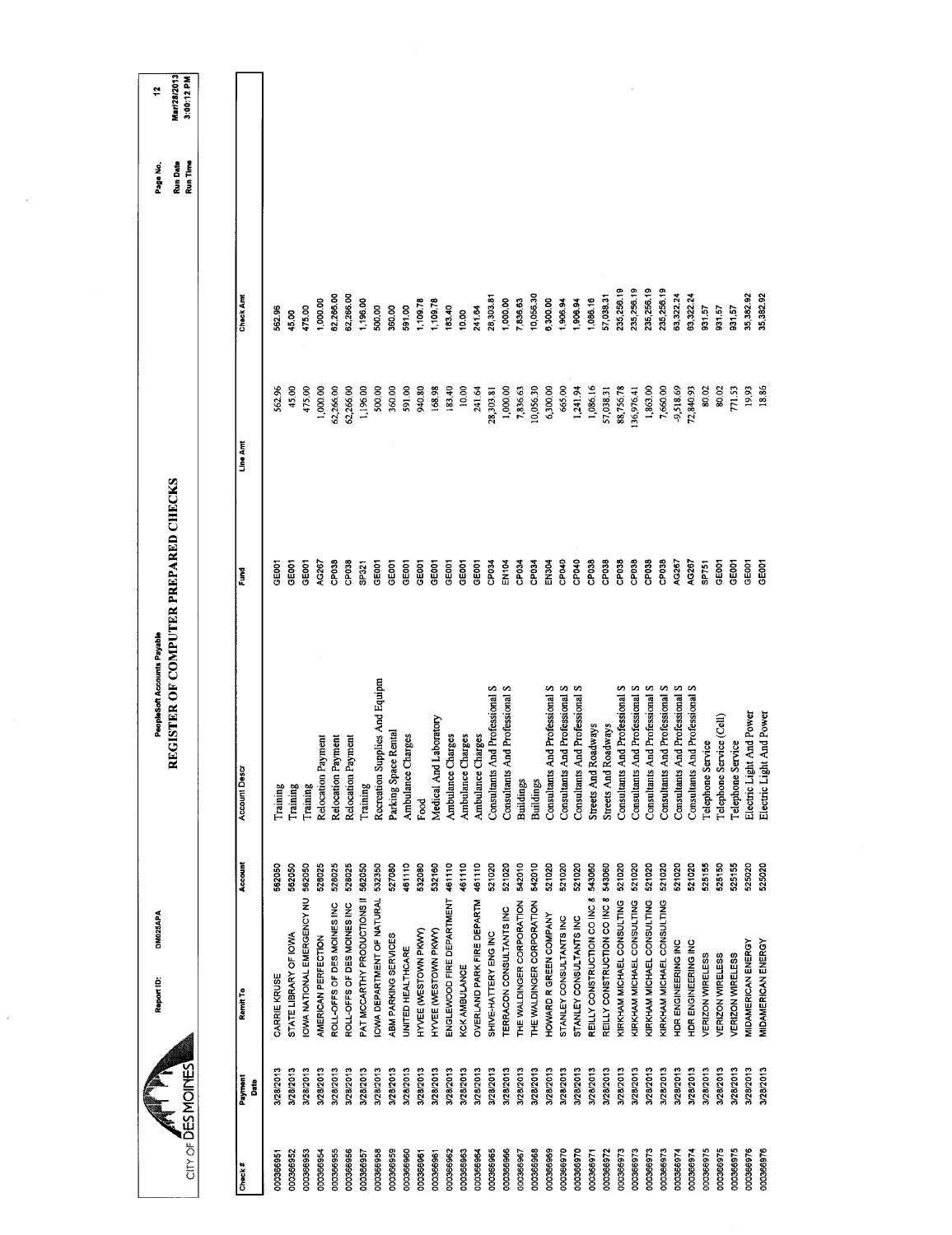|                        |                        | DM025APA<br>Report ID:                                 |                  | REGISTER OF COMPUTER PREPARED CHECKS<br>PeopleSoft Accounts Payable |                   |          |           | <b>Run Date</b><br>Page No. | Mar/28/2013<br>÷ |
|------------------------|------------------------|--------------------------------------------------------|------------------|---------------------------------------------------------------------|-------------------|----------|-----------|-----------------------------|------------------|
| City of DES MOINES     |                        |                                                        |                  |                                                                     |                   |          |           | Run Time                    | 3:00:12 PM       |
| Check #                | Payment<br>Date        | Remit To                                               | Account          | <b>Account Desc</b>                                                 | Fund              | Line Amt | Check Amt |                             |                  |
| 000366976              | 3/28/2013              | MIDAMERICAN ENERGY                                     | 525020           | Electric Light And Power                                            | GE001             | 19.73    | 35,382.92 |                             |                  |
| 000366976              | 3/28/2013              | <b>MIDAMERICAN ENERGY</b>                              | 525020           | Electric Light And Power                                            | GEOOT             | 19.64    | 35,382.92 |                             |                  |
| 000366976              | 3/28/2013              | <b>MIDAMERICAN ENERGY</b>                              | 525020           | Electric Light And Power                                            | GEOOT             | 123.79   | 35,382.92 |                             |                  |
| 000366976              | 3/28/2013              | MIDAMERICAN ENERGY                                     | 525020           | Electric Light And Power                                            | GEDOT             | 21.49    | 35,382.92 |                             |                  |
| 000366976              | 3/28/2013              | <b>MIDAMERICAN ENERGY</b>                              | 525020           | Electric Light And Power                                            | GE001             | 709.23   | 35,382.92 |                             |                  |
| 000366976              | 3/28/2013              | MIDAMERICAN ENERGY                                     | 525020           | Electric Light And Power                                            | <b>GEOOT</b>      | 557.93   | 35,382.92 |                             |                  |
| 000366976              | 3/28/2013              | MIDAMERICAN ENERGY                                     | 525020           | Electric Light And Power                                            | GEOCI             | 547.50   | 35,382.92 |                             |                  |
| 000366976              | 3/28/2013              | <b>MIDAMERICAN ENERGY</b>                              | 525020           | Electric Light And Power                                            | GE <sub>001</sub> | 994.32   | 35,382.92 |                             |                  |
| 000366976              | 3/28/2013              | <b>MIDAMERICAN ENERGY</b>                              | 525020           | Electric Light And Power                                            | GE001             | 5,549.41 | 35,382.92 |                             |                  |
| 000366976              | 3/28/2013              | MIDAMERICAN ENERGY                                     | 525020           | Electric Light And Power                                            | GE001             | 912.60   | 35,382.92 |                             |                  |
| 000366976              | 3/28/2013              | <b>MIDAMERICAN ENERGY</b>                              | 525020           | Electric Light And Power                                            | GEOCT             | 19.67    | 35,382.92 |                             |                  |
| 000366976              | 3/28/2013              | <b>MIDAMERICAN ENERGY</b>                              | 525020           | Electric Light And Power                                            | GEOOT             | 63.76    | 35,382.92 |                             |                  |
| 000366976              | 3/28/2013              | <b>VIDAMERICAN ENERGY</b>                              | 525020           | Electric Light And Power                                            | GEOOT             | 78.71    | 35,382.92 |                             |                  |
| 000366976              | 3/28/2013              | MIDAMERICAN ENERGY                                     | 525020           | Electric Light And Power                                            | <b>GEOOT</b>      | 5,688.33 | 35,382.92 |                             |                  |
| 000366976              | 3/28/2013              | <b>MIDAMERICAN ENERGY</b>                              | 525020           | Electric Light And Power                                            | GE001             | 510.09   | 35,382.92 |                             |                  |
| 000366976              | 3/28/2013              | <b>MIDAMERICAN ENERGY</b>                              | 525020           | Electric Light And Power                                            | GE001             | 2,947.88 | 35,382.92 |                             |                  |
| 000366976              | 3/28/2013              | <b>MIDAMERICAN ENERGY</b>                              | 525020           | Electric Light And Power                                            | <b>GEOOT</b>      | 19.74    | 35,382.92 |                             |                  |
| 000366976              | 3/28/2013              | MIDAMERICAN ENERGY                                     | 525010           | Gas                                                                 | GEOOT             | 88.40    | 35,382.92 |                             |                  |
| 000366976              | 3/28/2013              | MIDAMERICAN ENERGY                                     | 525020           | Electric Light And Power                                            | IS040             | 700.17   | 35,382.92 |                             |                  |
| 000366976              | 3/28/2013              | MIDAMERICAN ENERGY                                     | 525010           | Gas                                                                 | CEOOT             | 1,356.51 | 35,382.92 |                             |                  |
| 000366976              | 3/28/2013              | MIDAMERICAN ENERGY                                     | 525020           | Electric Light And Power                                            | <b>SO10</b>       | 329.72   | 35,382.92 |                             |                  |
| 000366976              | 3/28/2013              | MIDAMERICAN ENERGY                                     | 525020           | Electric Light And Power                                            | 5010              | 2,750.31 | 35,382.92 |                             |                  |
| 000366976              | 3/28/2013              | <b>MIDAMERICAN ENERGY</b>                              | 525020           | Electric Light And Power                                            | SP360             | 10.49    | 35,382.92 |                             |                  |
| 000366976              | 3/28/2013              | MIDAMERICAN ENERGY                                     | 525020           | Electric Light And Power                                            | SP360             | 342.12   | 35,382.92 |                             |                  |
| 000366976<br>000366976 | 3/28/2013<br>3/28/2013 | <b>MIDAMERICAN ENERGY</b><br><b>MIDAMERICAN ENERGY</b> | 525020<br>525020 | Electric Light And Power                                            | SP360             | 1,712.18 | 35,382.92 |                             |                  |
|                        |                        |                                                        |                  | Electric Light And Power                                            | EN151             | 924.08   | 35,382.92 |                             |                  |
| 000366976              | 3/28/2013              | <b>MIDAMERICAN ENERGY</b>                              | 525020           | Electric Light And Power                                            | GE <sub>001</sub> | 360.33   | 35,382.92 |                             |                  |
| 000366976              | 3/28/2013              | <b>MIDAMERICAN ENERGY</b>                              | 525020           | Electric Light And Power                                            | GE <sub>001</sub> | 582.71   | 35,382.92 |                             |                  |
| 000366976              | 3/28/2013              | MIDAMERICAN ENERGY                                     | 525020           | Electric Light And Power                                            | GEOOT             | 183.27   | 35,382.92 |                             |                  |
| 000366976              | 3/28/2013              | MIDAMERICAN ENERGY                                     | 525020           | Electric Light And Power                                            | GEDO <sub>1</sub> | 10.00    | 35,382.92 |                             |                  |
| 000366976              | 3/28/2013              | MIDAMERICAN ENERGY                                     | 525020           | Electric Light And Power                                            | GE <sub>001</sub> | 459.78   | 35,382.92 |                             |                  |
| 000366976              | 3/28/2013              | <b>MIDAMERICAN ENERGY</b>                              | 525020           | Electric Light And Power                                            | GE <sub>001</sub> | 273.30   | 35,382.92 |                             |                  |
| 000366976              | 3/28/2013              | <b>VIDAMERICAN ENERGY</b>                              | 525020           | Electric Light And Power                                            | GEOOT             | 99.55    | 35,382.92 |                             |                  |
| 000366976              | 3/28/2013              | MIDAMERICAN ENERGY                                     | 525020           | Electric Light And Power                                            | GE001             | 260,94   | 35,382.92 |                             |                  |
| 000366976              | 3/28/2013              | MIDAMERICAN ENERGY                                     | 525020           | Electric Light And Power                                            | GE001             | 376.14   | 35,382.92 |                             |                  |
|                        |                        |                                                        |                  |                                                                     |                   |          |           |                             |                  |

 $\ddot{\phantom{0}}$ 

 $\hat{\boldsymbol{\epsilon}}$